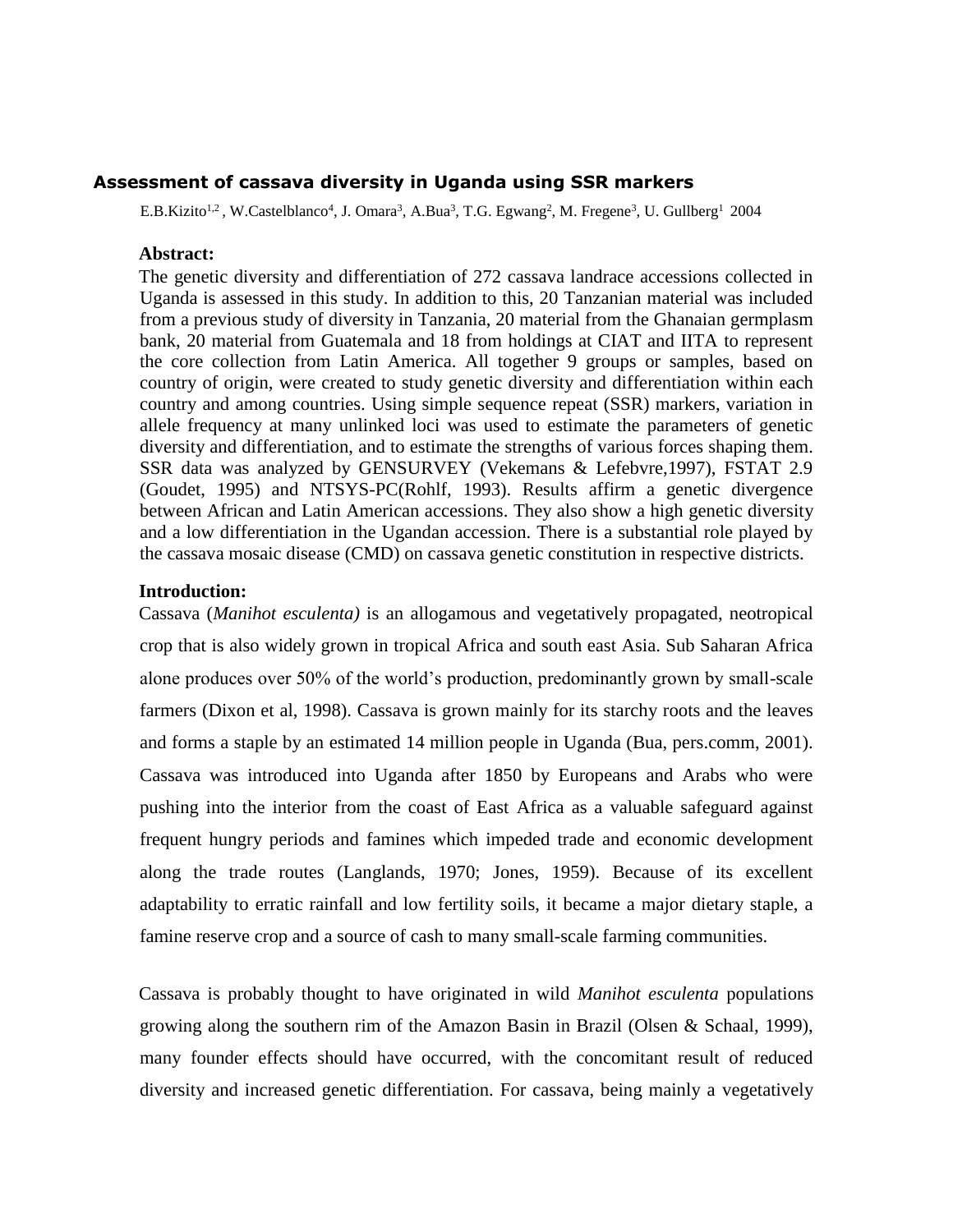propagated crop, a further reduction in genetic diversity is likely over time due to accumulation of systemic pathogens and the spread of a few, vigorous, well-adapted landraces. For instance the cassava mosaic disease (CMD) epidemic in Uganda in the late 80's and early 90's. In a survey carried out in 2000 in Mukono, Soroti and Apac districts in Uganda, the impact of the CMD epidemic on cassava diversity composition was clearly seen via the loss of previously well-known varieties.

However, the traditional farming system of slash and burn followed by 3-15 years of fallow practiced by farmers in Tanzania and the allogamous nature of cassava produces a large pool of volunteer seedlings that natural and human selection acts on to produce new varieties which maintains a high diversity (Fregene et al, 2003). In the mentioned survey in 2000, it was also observed that additional genetic variability had arisen from the use of volunteer seedlings by some farmers in Mukono district. In view of the outcrossing and highly heterogeneous nature of cassava differentiating phenotypic distinctiveness of varieties gets more complicated due to gene flow between varieties by hybridisation. Gene flow generates new polymorphism in the populations and increases effective population size thereby opposing random genetic drift, generating new gene combinations on which selection can potentially act (Balloux et al, 2002).

In Uganda identification and collection of cassava germplasm has predominantly relied on vegetative characteristics. The collections are maintained in the field in a continuous vegetative phase by cyclic pruning or periodic renewal of the entire collection every 2-4 years. In traditional farming systems, the concept of a variety can encompass very diverse genetic entities. Traditional naming and classification systems are often based on traits that are perceived subjectively in so doing it is not uncommon to find confusion between varieties or use of different names for the same cultivar (Elias et al.2001).

Determining the relationship between the basic units in a traditional classification system on the one hand and the genetic variability in the traditional farming systems in Uganda on the other hand is thus essential to conservation of genetic resources. Defining the genetic entities is crucial in breeding to identify and/or develop new cassava varieties to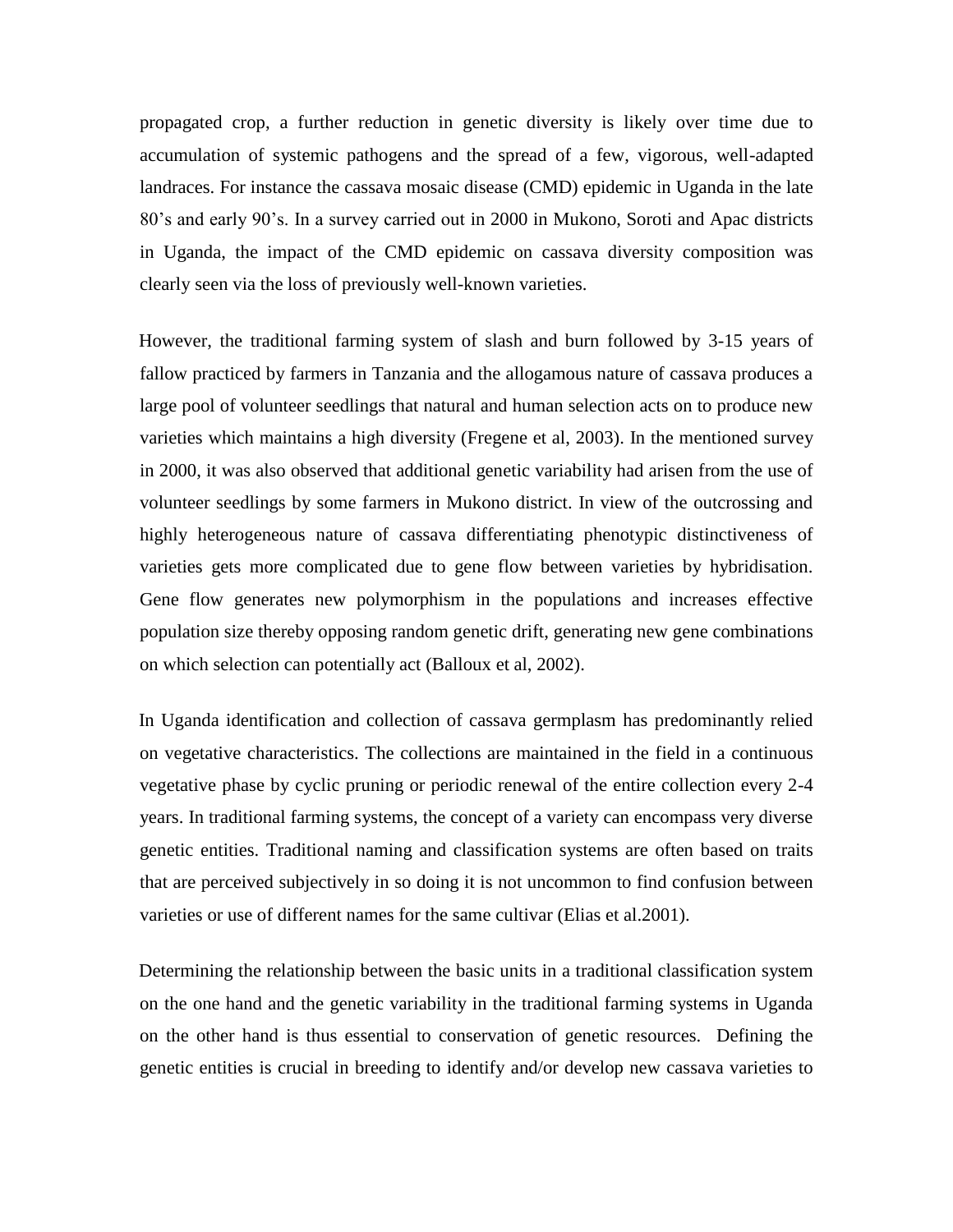be used as targets for efforts in producing high yielding varieties that meet the demands of farmers and consumers.

Using neutral genetic markers, gene genealogies can be used to assess relationships among alleles in populations. Insights into processes such as selection, fluctuation in population size, and population sub-structuring that affect the geographical and genealogical relationships among these alleles can be provided. In this study, using SSR markers, variation in allele frequency at many unlinked loci is the preferred way to assess genetic diversity and differentiation, and to estimate the strengths of various forces shaping them. In cassava, SSR markers have been used to search for duplicates in the CIAT core collection (Chavarriaga-Aguirre et al, 1999) and to analyze variation in natural populations of putative progenitors of cassava (Olsen and Schaal, 2001). A study of 67 unlinked loci, microsatellite loci from cassava landraces across three continents of Latin America, Asia and Africa have also been carried out to shed more light on the dynamics of genetic diversity and differentiation (Fregene et al, 2003). We assessed the genetic diversity and differentiation based on SSR markers of landraces from all over Uganda and a small subsection from Latin America and other African countries. The objectives of this study were to: assess the genetic diversity and differentiation of cultivars within and between different agro ecological zones in Uganda; also to determine how the Uganda cassava diversity compares with the total genetic diversity of species within Africa and the cassava collection maintained at CIAT. Genetic diversity is the key to progress in breeding and differentiation can serve as a tool to delineate heterotic pools. High levels of genetic differentiation, potentially representing heterotic pools, have been described for maize (Shull, 1952; Tomes, 1998) and robusta coffee (Leroy et al, 1993). Reliable estimates of population differentiation are crucial to understand the connectivity among populations and represent important tools to develop conservation strategies (Balloux et al, 2002) of cassava in Uganda.

# **Materials and methods Plant**

## **materials:**

The collection started in September through to December 2002 and covered 17 districts that lie between latitudes N02<sup>o</sup> 12<sup>1</sup> and S 00<sup>o</sup> 44<sup>1</sup>, longitudes E029<sup>o</sup> 56<sup>1</sup> and E034<sup>o</sup> 21<sup>1</sup>,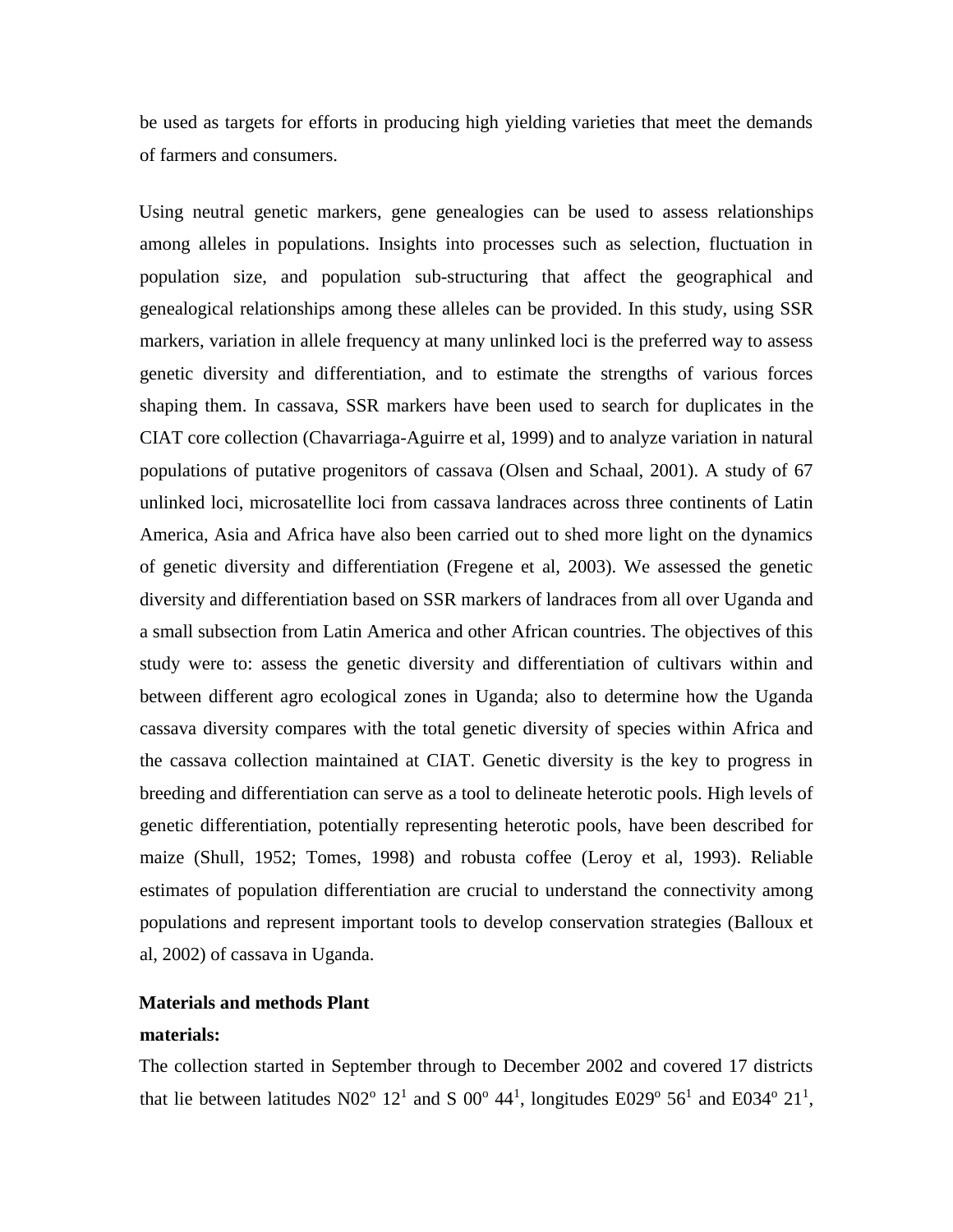and altitudes of 4451ft and 2177ft above sea level. Cassava is relatively recently introduced in Uganda. It is thought to have spread from Buganda to northwest (Bunyoro) around 1870, to the east in the early  $19<sup>th</sup>$  century and to the north even later (Langlands, 1966). Cassava generally had an extremely limited distribution in Uganda in 1900 (Langlands, 1966). There are many biotic stresses cassava in Uganda has undergone since then the major of which is ACMVD in the late 1920s and later in the 1980s. Hence the forces affecting genetic differentiation in Uganda in the last century since its introduction can be assessed here.

Three of four or five counties in each district were selected at random and mature fields (5 months and above) were selected every 7-10 km along the roads that traversed each of the counties. In each farmer's field the different varieties were identified according to their morphological characteristics as well as by the name given by the farmer. Where no single variety dominated plants of the co-dominant varieties were sampled, labelled to be planted and maintained in NAARI. A total of 221 accessions were collected. A summary of the plant materials and their source can be viewed in appendix 1.

Studies have been done to assess the genetic diversity and differentiation of cassava landraces from primary and African centers of diversity using 67 marker loci (Fregene, 2003). Based on this work 22 Nigerian landraces from both the international collection at the International Institute of Tropical Agriculture (IITA) and improved genotypes from the Institute's cassava breeding programme or the 1950s breeding efforts at the Moor Plantation Experiment Station, Ibadan, Nigeria were included. One genotype 58308, has been used extensively as donor parent for resistance to CMD in the IITA program. In addition to this, 20 Tanzanian material was included from a previous study of diversity in Tanzania, 20 material from the Ghanaian germplasm bank, 20 material from Guatemala and 18 from holdings at CIAT and IITA. 9 groups or samples, based on country of origin, were created to study genetic diversity and differentiation within each country and among countries. In all, 350 accessions were used with 272 coming from Ugandan farmers.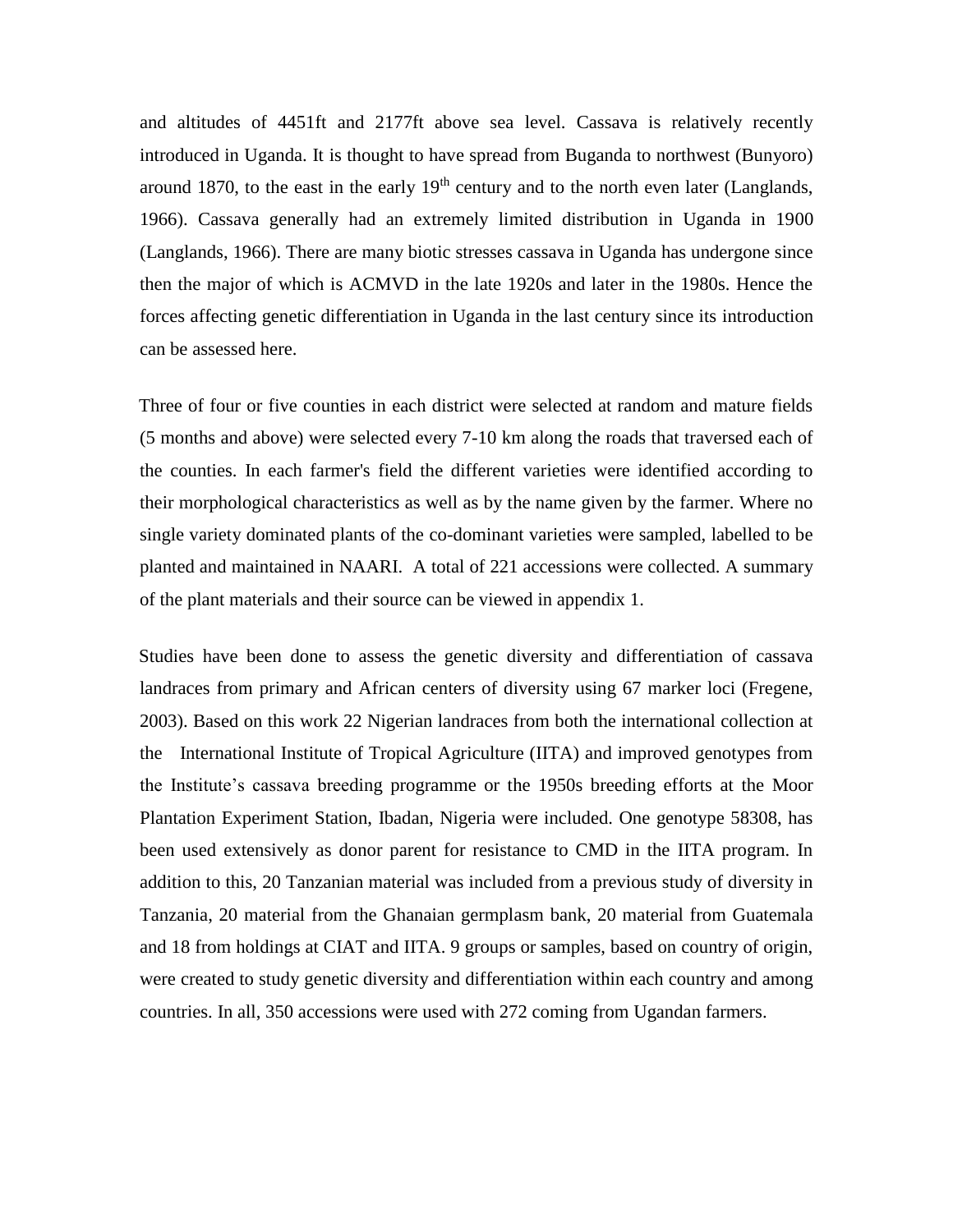### **Simple Sequence Marker Analysis**

DNA isolation was carried out from young leaf tissue harvested by CTAB method (Doyle & Doyle, 1987) at Med Biotech Laboratories, Kampala. A subset of 36 SSR markers with high polymorphism information content (PIC) was selected from 67 markers developed at CIAT (Fregene et al, 2003). In that study it was shown that the PIC does not increase appreciatively after 36 markers. The 36 markers were also chosen to represent a wide coverage of the genome. PCR was carried out using 10ng of DNA per reaction. The PCR product was denatured and electrophoresed on 6% polyacrylamide gels using BioRad sequencing apparatus. Silver staining was done as described for these SSR markers (Mba et al, 2002). Allele sizes were then determined using computer software 'quantity One' (Bio-Rad Inc.) based upon an internal gel molecular marker size standard and exported to Microsoft Excel (Microsoft Inc) for further formatting as input files for statistical analysis. A strictly diallelic model of inheritance was adhered to hence markers with three or more alleles were eliminated. Parameters of genetic diversity and differentiation were then calculated from allele data using the computer packages GENSURVEY (Vekemans & Lefebvre, 1997), FSTAT 2.9 (Goudet, 1995) and NTSYSPC (Rohlf, 1993).

### **Results**

Data assessed on 250 accessions of cassava landraces using a total of 35 of 36 SSR loci, one eliminated for being monomorhphic, was used to provide estimates for the genetic diversity and differentiation between country and within districts of Uganda.

Between countries, the landraces were grouped into 8 samples according to country of origin, Guatemala having two groups as observed in a previous diversity study (Fregene et al 2003). Within districts there were 18 groups represented. The number of alleles observed at each locus in the data set ranged from 2 to 12 alleles per locus (see fig.1) over the 35 loci. Genetic diversity parameters were calculated from SSR data within and between country samples (table 1) and within districts in Uganda (table 2) samples. Standard deviations (SD) were estimated by jackknifing over loci (200 replications). The average gene diversity,  $H_e$ , that estimates the probability that two randomly selected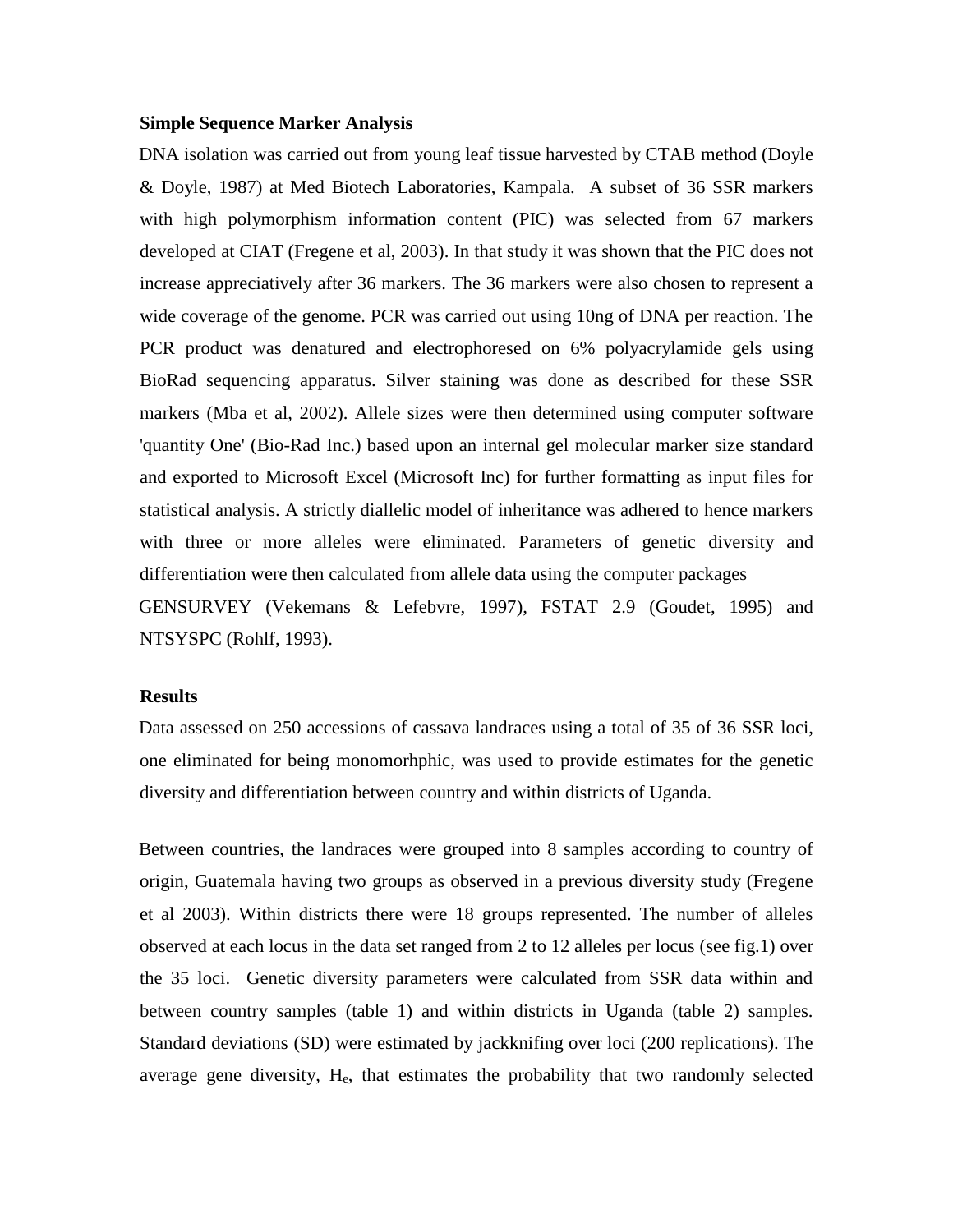alleles in a given accession are different was more than half and comparable for between Uganda districts and for between country at  $0.5320+0.0445$  and  $0.5649+0.0698$ respectively. On the whole the least values for average gene diversity were observed in Lira and Luweero districts while Kasese stands out with the highest value of 0.6208. This affirms earlier findings of higher varietal diversity in the western and southwestern districts of Uganda as opposed to those in the eastern districts (Otim-Nape et al, 2001). It is worth noting that these values are lowest for the districts that were worst hit by CMD. The average proportion of observed heterozygous individuals  $(H_0)$  between countries was  $0.5423 \pm 0.0285$  while Uganda alone had 0.5530. This continues to affirm out crossing and highly heterogeneous nature of cassava. However, only 1%  $(G<sub>st</sub>=0.0192+)$ 0.0511) of within district in Uganda was due to differentiation. On the other hand, 10%  $(G<sub>st</sub>=0.1078+0.0502)$  of the overall heterozygosity (H<sub>t</sub>=0.6305 $\pm$  0.1696) in all the country accessions could be attributed to differentiation among the samples from both Africa and Latin America.

Genetic differentiation averaged over all loci estimated by  $F_{st}$  (theta) was  $0.103+0.009$ (jackknifing) and  $0.082 \pm 0.126$  calculated by bootstrapping at 99% confidence interval (data not shown). This concurs with previous diversity studies in Tanzania hence confirming low differentiation between country samples as observed with  $G_{st}$  (Fregene et al, 2003). Pair wise calculations of  $F_{st}$  (theta) over all loci between pairs of country landraces and Uganda also showed there was lower differentiation between African countries compared with Latin American countries (Fregene et al, 2003), the lowest being with Ghana (0.039) and the highest being with Guatemala group one (0.2475). The dendogram of landraces for UPGMA of pair wise  $F_{st}$  estimates had an outcome that also separates the African from Neotropical accessions with Guatemala separating in the two groups (Fig.2).

Genetic distance between all pairs of individual Uganda accessions was calculated by the 1- proportion of shared alleles (1-PSA) and presented graphically by a principle coordinate analysis (Fig. 3a). It showed that the Ugandan cassava is least related to the Neotropical. The PC1 and PC2 accounted for about 40% and 10% of the total variance respectively. The PCA for the Ugandan accessions (Fig.3b) showed clustering of the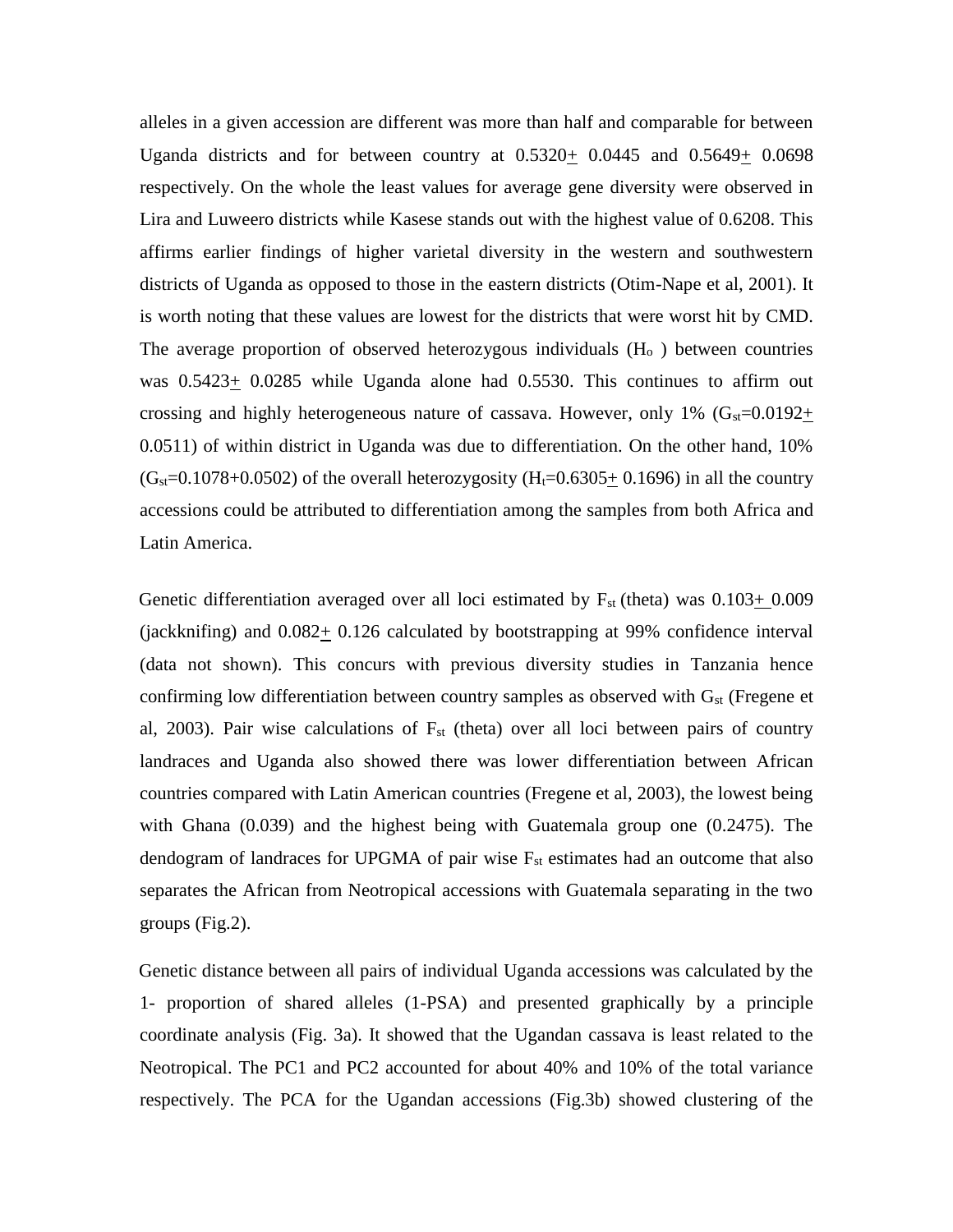landraces in two groups with no observable difference between districts except Nakasongola. A similar substructure has been reported for earlier studies for Ghana, Tanzania and Nigeria. This feature in the African landrace collections is yet to be explained. The representation of cassava germplasm in the two groups from most of the other districts could probably be due to extensive movement of planting material which started with the mosaic epidemic as collective efforts were made in a bid to avert the shortage of planting material (Otim-Nape 2001, Otim-Nape, 1997).

#### **Discussion**

The relatively high level of genetic diversity observed on the whole in this study is unexpected considering Uganda has reported two major cassava mosaic disease (CMD) epidemics before (Martin, 1928). The most recent CMD epidemic being in the last 10-15 years, since 1988, affected drastically the cassava varietal composition and saw a decrease in area planted to cassava at its peak between 1990-1994 (Otim-Nape et al, 2001). This finding continues to demonstrate the fact of active involvement of Ugandan farmers in continuous testing and the adaptation of new planting materials to their situations and their need to keep genetic variation. The results notably confirm the role of CMD as one of the major factors in selection force on the Uganda cassava genetic constitution with respect to districts of Uganda. It has been shown that the pattern of genetic divergence of an introduced species is usually non-random and strongly correlated to the environment (Clegg and Allard, 1972). It would be interesting to screen for the introgression of CMD resistance from the wild *Manihot glaziovii* in this cassava collection from earlier efforts in combating the disease in the 1920s and 30s (Jameson, 1964) and lately from Nigerian landraces (Fregene et al, 2003). It would also be important to find out how much overall spontaneous recombination and farmer selection is going on in Uganda.

The other fundamental finding in this study is the continued clustering of Neotropical and African landraces according to region of origin as has been found in a previous cassava diversity study (Fregene et al, 2003). The African cassava accessions also appear to be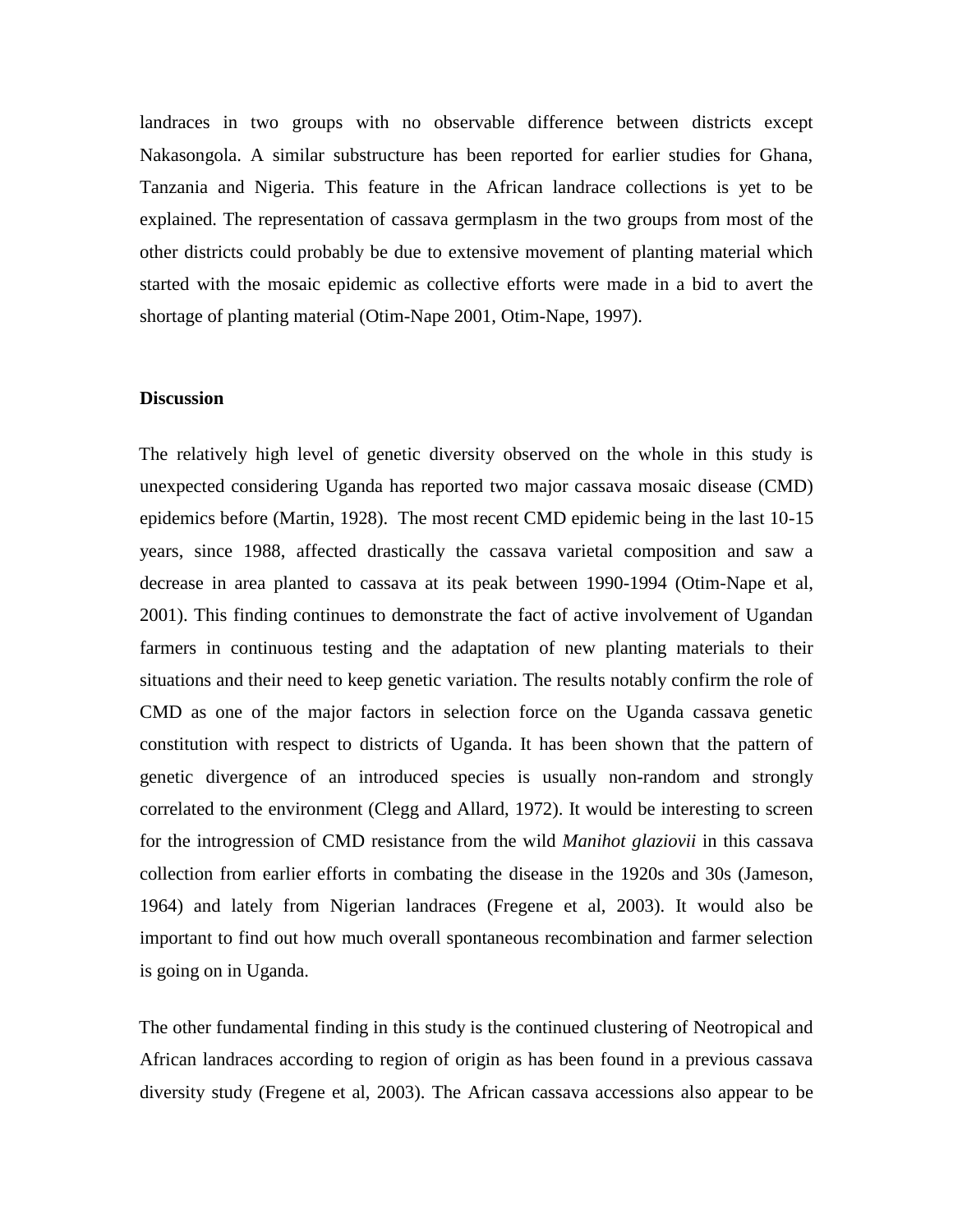structured in response to selection for adaptation to unique aspects of African agro ecologies (Fresco, 1986; Nweke, 1994). The underlying factors behind the small differentiation between the Uganda (East Africa) and Ghana (West Africa) accessions however remains to be understood. Uganda being an inland country may have had its founding population from both the East and west coasts of Africa. More insight into this would be obtained from an assessment of cassava diversity in the Democratic Republic of Congo to the west or the Sudan to the north of Uganda.

## **References**

Balloux F. and Lugon-Moulin N (2002) The estimation of population differentiation with microsatellite markers. Molecular Ecology. 11:155-165

Chavarriaga-Aguirre P, Maya MM, Tohme J, Duque MC, Iglesias C, Bonierbale MW, Kresovish S, Kochert G (1999) Using microsatellites, isozymes and AFLPs to evaluate genetic diversity and redundancy in the cassava core collection and to assess the usefulness of DNA-based markers to maintain germplasm collections. Mol Breeding 5:263-273.

Clegg MT, Allard RW (1972) Patterns of genetic differentiation in the slender wild oat species *Avena barbata*. Proc. Natl. Acad Sci USA 69:1820-24 Doyle JJ and Doyle JL (1987). A rapid DNA isolation procedure for small quantities of fresh leaf tissue. *Phytochemical Bulletin*. **19**:11-15

Elias M, McKey D, Panaud O, Anstett MC& Robert T (2001) Traditional management of cassava morphological and genetic diversity by the Makushi Amerindians (Guyana, South America): Perspectives for on-farm conservation of crop genetic resources. Euphytica 120:143-157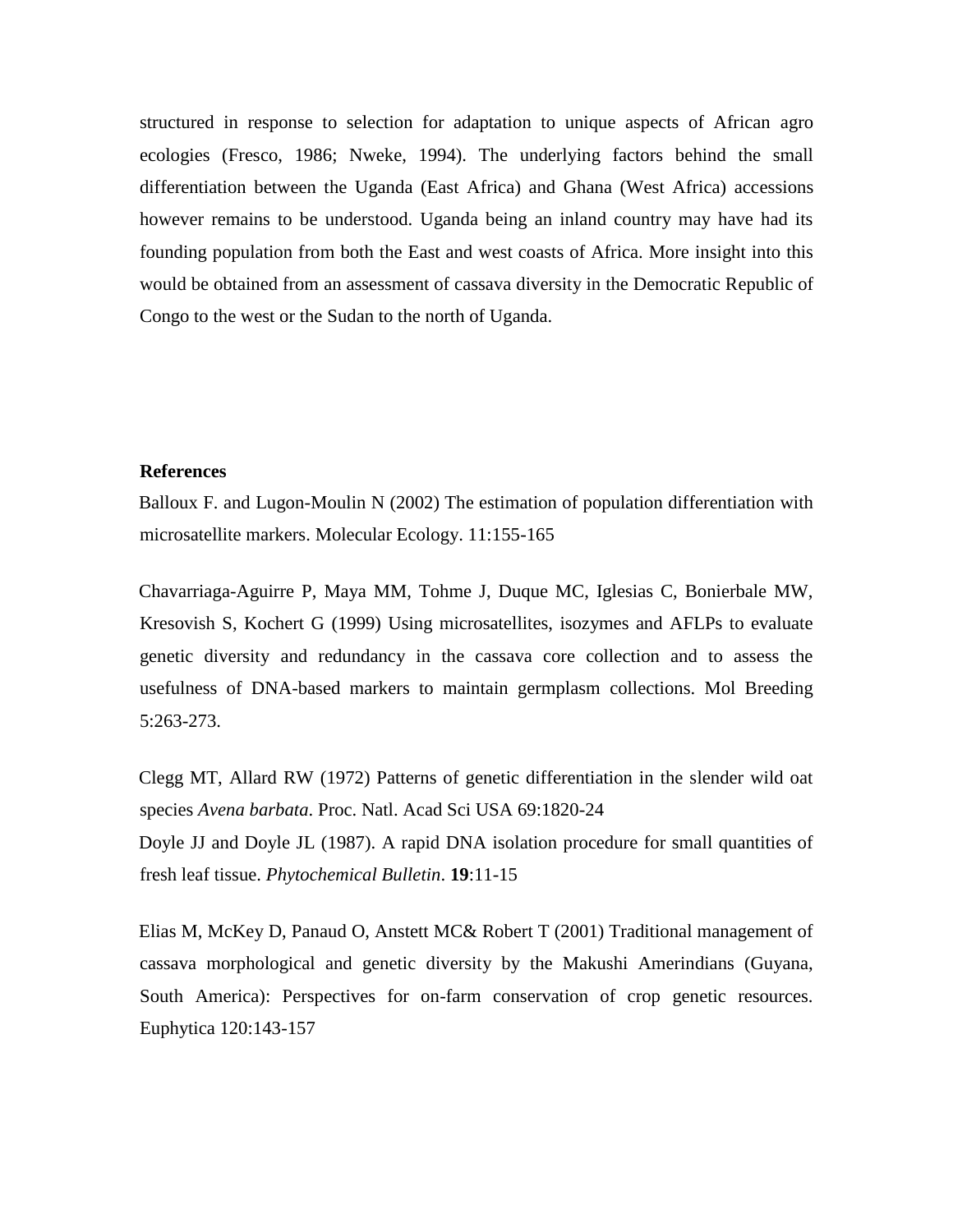Fregene MA, Bernal A., Dixon A, Duque M, and Tohme J (2000). AFLP Analysis of African Cassava (*Manihot esculenta* Crantz) Germplasm Resistant to the Cassava Mosaic Disease (CMD). Theor An Appl Genet 100: 678-685.

Fregene MA, Suarez M. Mkumbira J, Kulembeka H., Ndedya E, Kulaya A, Mitchel S, Gullberg U, Rosling H, Dixon AGO, Dean R, and Kresovich S (1993) Simple sequence repeat marker diversity in cassava landraces: Genetic diversity and differentiation in an asexually propagated crop.

Fresco LO (1986) Cassava in shifting cultivation: a systems approach to agricultural technology development in Africa. Royal Tropical Institute, Amsterdam.

Goudet J. (1995) FSTAT (Version 1.2): A computer program to calculate F-statistics. J. Hered 86:485-486

Jameson JD (1964) Cassava mosaic disease in Uganda. East African Agric. Journ. 29:208-213

Jones W. (1959). Manioc in Africa. Stanford University Press. Pp 83-84.

Kawano KA, Amaya A, Daza P & Rios M (1978) Factors affecting efficiency of hybridisation and selection in cassava. Crop. Sci*.* 18:373-380 Langlands BW (1966) Cassava in Uganda 1860-1920. Uganda Journal 30:211-218.

Martin EF (1928) Report of the mycologist. In: Annual Report of the Department of Agriculture. Government Printer, Entebbe, Uganda pp31

Mba REC, Stephenson P, Edwards K, Melzer S, Mkumbira J, Gullberg U, Apel K, Gale M, Tohme J, Fregene MA (2001) Simple Sequence Repeat (SSR) markers survey of the cassava (Manihot esculenta Crantz) genome: towards an SSR-based molecular genetic map of cassava. Theor Appl Genet:21-31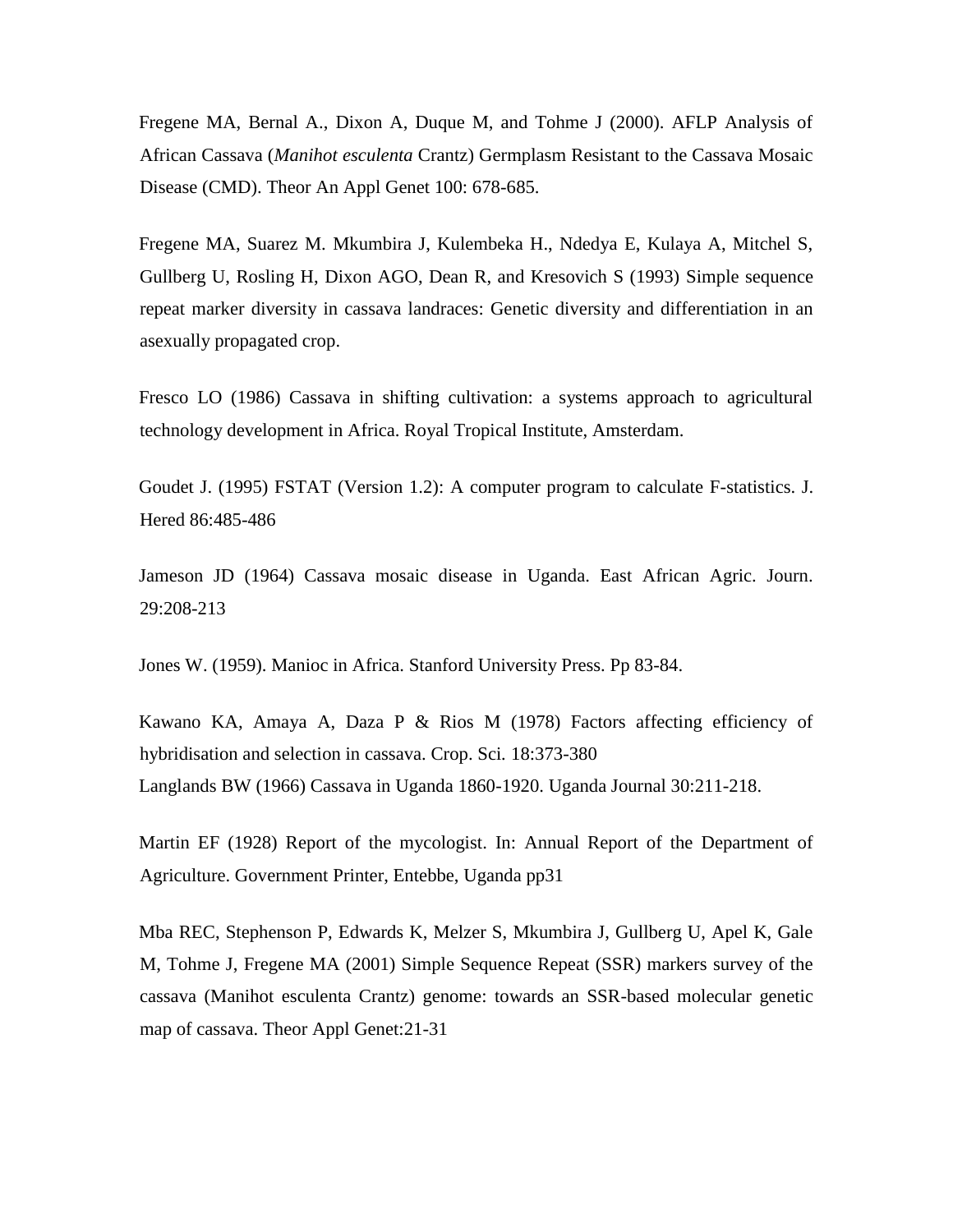Nweke F, Dixon AGO, Asiedu R, Folayan SA (1994) Cassava varietal needs of farmers and the potential for production growth in Africa. COSCA working paper No.10, Collaborative Study of Cassava in Africa. International Institute of Tropical Agriculture, Ibadan.

Olsen K, Schaal B (1999) Evidence of the origin of cassava: Phylogeography of *Manihot esculenta*. Proc Natl Acad Sci USA 96:5586-5591

Olsen K, Schaal B (2001) Microsatellite variation in cassava Manihot esculenta, Euphorbiaceae and its wild relatives: evidence for a southern Amazonian origin of domestication. Am. J Bot 88:131-142.

Otim-Nape GW, Alicai T, Thresh M (2001) Changes in the incidence and severity of Cassava mosaic virus disease, varietal diversity and cassava production in Uganda. Ann. Appl. Biol 138:313-327.

Otim-Nape GW, Bua A, Thresh JM, Baguma Y, Ogwal S, Semakula GN, Acola G, Byabakama B and Martin A (1997) Cassava Mosaic Virus Disease in Uganda. The current pandemic and approaches to control. NARO/NRI/ODA. Chatham, UK: Natural Resources Institute. Pp 49 Rohlf FJ (1993) NTSYS-PC numerical taxonomy and multivariate analysis system. Version 1.8 Exeter Publ., Setauket, NY.

Schaal, B.A and Olsen K (2000) Gene genealogies and population variation in plants. Proc. Natl. Acad. Sci. USA, Vol 97, Issue 13: 7024-7029

Vekemans X., Lefebvre C (1997) On the evolution of heavy-metal tolerant populations in Armeria maritima: evidence from allozyme variation and reproducive barriers. *J. Evol.Biol* **10**:175-191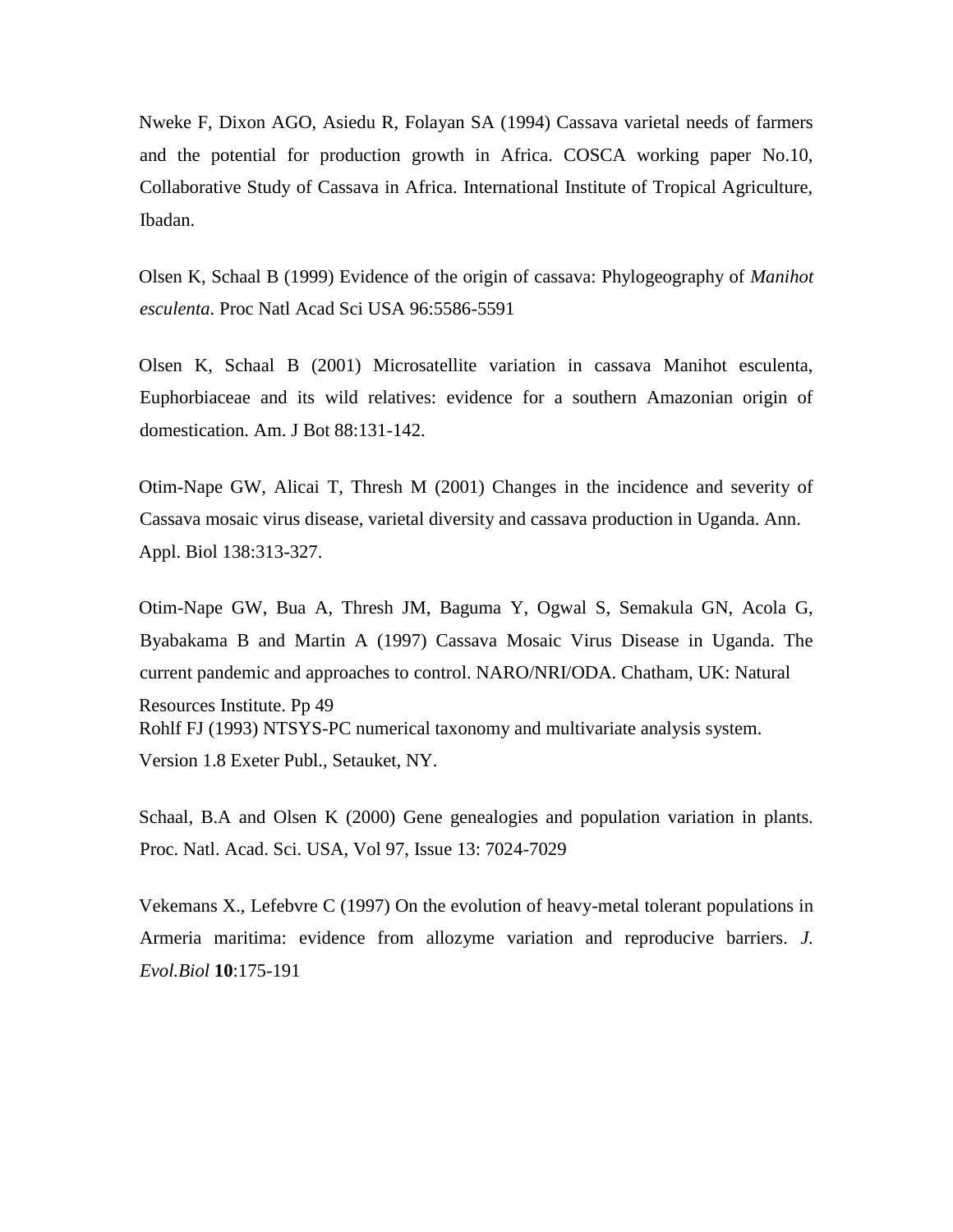**Table 1:** Genetic diversity within groups of cassava landraces classified according to country of origin. Standard deviations (SD) were estimated by jackknifing over loci (200 replications).  $H_t$ ,  $H_s$ ,  $D_{st}$ , and  $G_{st}$ <sup>1</sup> are given over loci and over groups (country populations).

| Population        | Size                           | Sample No.of No.of Percent Mean no. Mean no.<br>loci pol. Of pol <sup>2</sup> . Alleles alleles/<br>Loci <sup>b</sup> loci<br>/locus | $H_0^{\circ}$<br>pol <sup>b</sup> .locus | $H_e^d$<br>$He-p$ <sup>e</sup>       |
|-------------------|--------------------------------|--------------------------------------------------------------------------------------------------------------------------------------|------------------------------------------|--------------------------------------|
| <b>UGANDA</b>     | 198 35<br>33                   | $94.3$ 5.2 5.4                                                                                                                       | 0.5530<br>0.5454                         | 0.5468                               |
| COLOMBIA          | 5 3 5<br>33                    | 94.3 3.3 3.4                                                                                                                         | 0.5081<br>0.5363                         | 0.5963                               |
| <b>BRASIL</b>     | 33<br>3 3 4                    | $97.1$ 2.8 2.8                                                                                                                       | 0.5069<br>0.5735                         | 0.6304                               |
| PERU              | 3 3 5<br>33                    | 94.3 2.7 2.8                                                                                                                         | 0.5810<br>0.5218                         | 0.6619                               |
| <b>GUATEMALA1</b> | 33<br>7 35                     | 94.3 2.5 2.6                                                                                                                         | 0.5290<br>0.3908                         | 0.4219                               |
| GUATEMALA2        | 34<br>11 35                    | $97.1$ 3.8 3.9                                                                                                                       | 0.5274<br>0.5640                         | 0.5906                               |
| TANZANIA          | 19 35<br>32                    | $91.4 \t3.9 \t4.1$                                                                                                                   | 0.5658<br>0.5386                         | 0.5536                               |
| NIGERIA           | 33<br>20<br>35                 | $94.3$ 3.9 4.0                                                                                                                       | 0.5002<br>0.5002                         | 0.5131                               |
| GHANA             | 19 35<br>33                    | 94.3 4.2 4.4                                                                                                                         | 0.5542<br>0.5429                         | 0.5694                               |
| Mean<br>Std       |                                | 94.59 3.59 3.71<br>1.70 0.86 0.89                                                                                                    | 0.5423<br>0.0285                         | 0.5176<br>0.5649<br>0.0519<br>0.0698 |
|                   | $H_s$<br>$H_t$<br>$D_{\rm st}$ | $G_{\rm st}$                                                                                                                         |                                          |                                      |
| Mean              | 0.6305<br>0.5635               | 0.0670<br>0.1078                                                                                                                     |                                          |                                      |
| Std               | 0.1696<br>0.1606               | 0.0332<br>0.0502                                                                                                                     |                                          |                                      |
| 95%CI             | 0.5713<br>0.5083               | 0.0566<br>0.0916                                                                                                                     |                                          |                                      |
| 99%CI             | 0.6135<br>0.6827               | 0.0767<br>0.1235                                                                                                                     |                                          |                                      |

 $\mathrm{H}_{\mathrm{o}}$  = average observed heterozygosity within country  $\mathrm{H}_{\mathrm{e}}$  = average expected heterozygosity within country  ${}^eH_{e-p}$  average expected heterozygosity within country corrected for small sample sizes (Nei, 1978)

 $\overline{a}$ 

 $1 H_t$ = total heterozygosity in the entire data set; H<sub>s</sub>= heterozygosity within country averaged over the entire data set;  $D_{st}$  average gene diversity between populations;  $G_{st}$  coefficient of gene differentiation.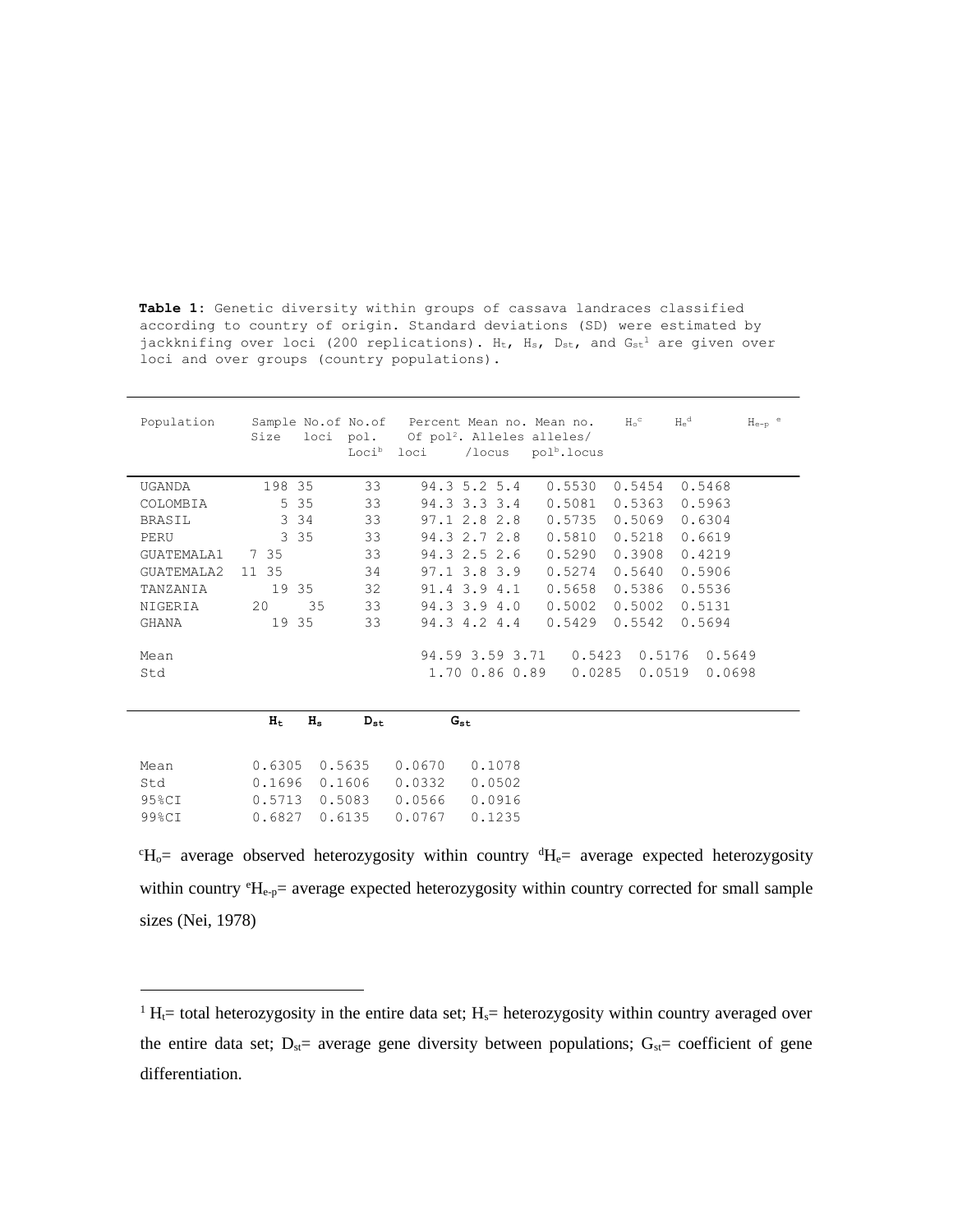**Table 2:** Genetic diversity within groups of cassava landraces classified according to district of origin in Uganda.  $H_t$ ,  $H_s$ ,  $D_{st}$ , and  $G_{st}$ <sup>a</sup> are given over loci and over groups (district populations).

| Population     | Sample<br>Size | No.of<br>loci  | No.of<br>pol.<br>Loci <sup>c</sup> | Percent Mean no. Mean no.<br>Of pol <sup>c</sup> Alleles alleles/<br>loci | /locus pol <sup>c</sup> .locus |       | $H_0^d$ | $H_e^e$ | $H_{e-p}$ <sup>f</sup> |
|----------------|----------------|----------------|------------------------------------|---------------------------------------------------------------------------|--------------------------------|-------|---------|---------|------------------------|
| APAC           | 6              | 35             | 30                                 | 85.7                                                                      | 2.8                            | 3.1   | 0.5267  | 0.4410  | 0.4842                 |
| LIRA           | 5              | 35             | 28                                 | 80.0                                                                      | 2.5                            | 2.8   | 0.5833  | 0.4011  | 0.4483                 |
| BUSHENYI       | 9              | 35             | 33                                 | 94.3                                                                      | 3.5                            | 3.6   | 0.5838  | 0.5306  | 0.5633                 |
| KIBAALE        | 24             | 35             | 31                                 | 88.6                                                                      | 4.1                            | 4.4   | 0.5697  | 0.5120  | 0.5235                 |
| HOIMA          | 7              | 35             | 33                                 | 94.3                                                                      | 3.6                            | 3.8   | 0.4648  | 0.5470  | 0.5867                 |
| MPIGI          | 2              | 35             | 27                                 | 77.1                                                                      | 2.1                            | 2.4   | 0.6000  | 0.3893  | 0.5476                 |
| <b>MUBENDE</b> | 18             | 35             | 33                                 | 94.3                                                                      | 3.7                            | $3.8$ | 0.5423  | 0.5183  | 0.5335                 |
| MUKONO         | 23             | 35             | 31                                 | 88.6                                                                      | 3.7                            | 4.0   | 0.5271  | 0.5078  | 0.5191                 |
| LUWEERO        | $\overline{4}$ | 35             | 29                                 | 82.9                                                                      | 2.4                            | 2.7   | 0.4852  | 0.4219  | 0.4829                 |
| MASAKA         | 19             | 35             | 31                                 | 88.6                                                                      | 3.7                            | 3.9   | 0.5716  | 0.5169  | 0.5311                 |
| KAMULI         | 8              | 35             | 33                                 | 94.3                                                                      | 3.6                            | 3.7   | 0.5762  | 0.5084  | 0.5419                 |
| MASINDI        | 29             | 35             | 33                                 | 94.3                                                                      | 3.9                            | 4.1   | 0.5438  | 0.5318  | 0.5412                 |
| NAKASONGOLA    | 5              | 35             | 30                                 | 85.7                                                                      | 2.6                            | 2.9   | 0.5010  | 0.4064  | 0.4522                 |
| KASESE         | 7              | 35             | 34                                 | 97.1                                                                      | 3.7                            | 3.8   | 0.6227  | 0.5740  | 0.6208                 |
| SIRONKO        | 6              | 35             | 31                                 | 88.6                                                                      | 3.1                            | 3.4   | 0.5596  | 0.5082  | 0.5522                 |
| RAKAI          | 21             | 35             | 33                                 | 94.3                                                                      | 4.1                            | 4.2   | 0.5654  | 0.5472  | 0.5606                 |
| SOROTI         | 2              | 35             | 27                                 | 77.1                                                                      | 2.1                            | 2.4   | 0.5571  | 0.4000  | 0.5714                 |
| KABERAMAIDO    | 1              | 33             | 17                                 | 51.5                                                                      | 1.5                            | 2.0   | 0.5152  | 0.2576  | 0.5152                 |
|                | mean           |                |                                    | 86.51                                                                     | 3.14                           | 3.39  | 0.5498  | 0.4733  | 0.5320                 |
| std            |                | 10.71          | 0.78                               | 0.71                                                                      | 0.0407                         |       | 0.0801  | 0.0445  |                        |
|                | H <sub>t</sub> | H <sub>s</sub> |                                    | $D_{st}$                                                                  | Gst                            |       |         |         |                        |

|      | H <sub>t</sub>                      | $_{\rm Hs}$                       | $_{\rm Det}$ | $G_{\rm st}$ |
|------|-------------------------------------|-----------------------------------|--------------|--------------|
| Mean |                                     | 0.5589   0.5454   0.0135   0.0192 |              |              |
| Std  | $0.1952$ $0.1913$ $0.0220$ $0.0511$ |                                   |              |              |
|      | 95% CI 0.4951 0.4840 0.0071 0.0010  |                                   |              |              |
|      | 95% CI 0.6233 0.6052 0.0212 0.0355  |                                   |              |              |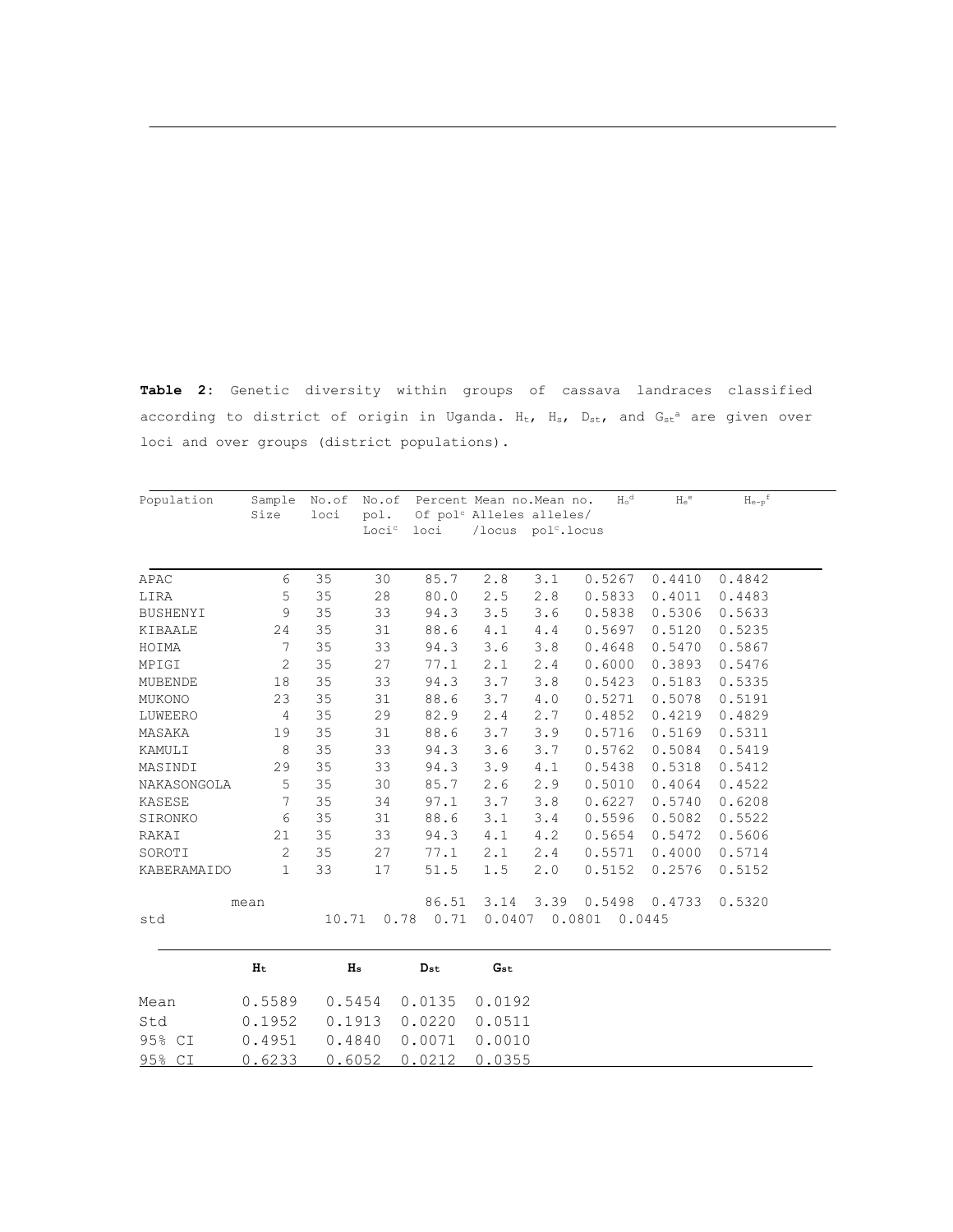<sup>a</sup> H<sub> $i$ </sub> total heterozygosity in the entire data set; H<sub>s</sub>= heterozygosity within country averaged over the entire data set;  $D_{st}=$  average gene diversity between populations;  $G_{st}=$  coefficient of gene differentiation.

 $\mu$  pol. =polymorphic  $\mu$ <sup>-</sup>H<sub>0</sub>= average observed heterozygosity within country  $\mu$ <sup>-H<sub>e</sub>= average expected</sup> heterozygosity within country  ${}^eH_{e-p}$  average expected heterozygosity within country corrected for small sample sizes (Nei, 1978)



**Distribution of number of SSR alleles**

L,

**Figure 1.** Number of simple sequence repeat (SSR) alleles per locus and their frequency in cassava landraces from Uganda, Nigeria, Tanzania, Ghana and selected Latin American countries.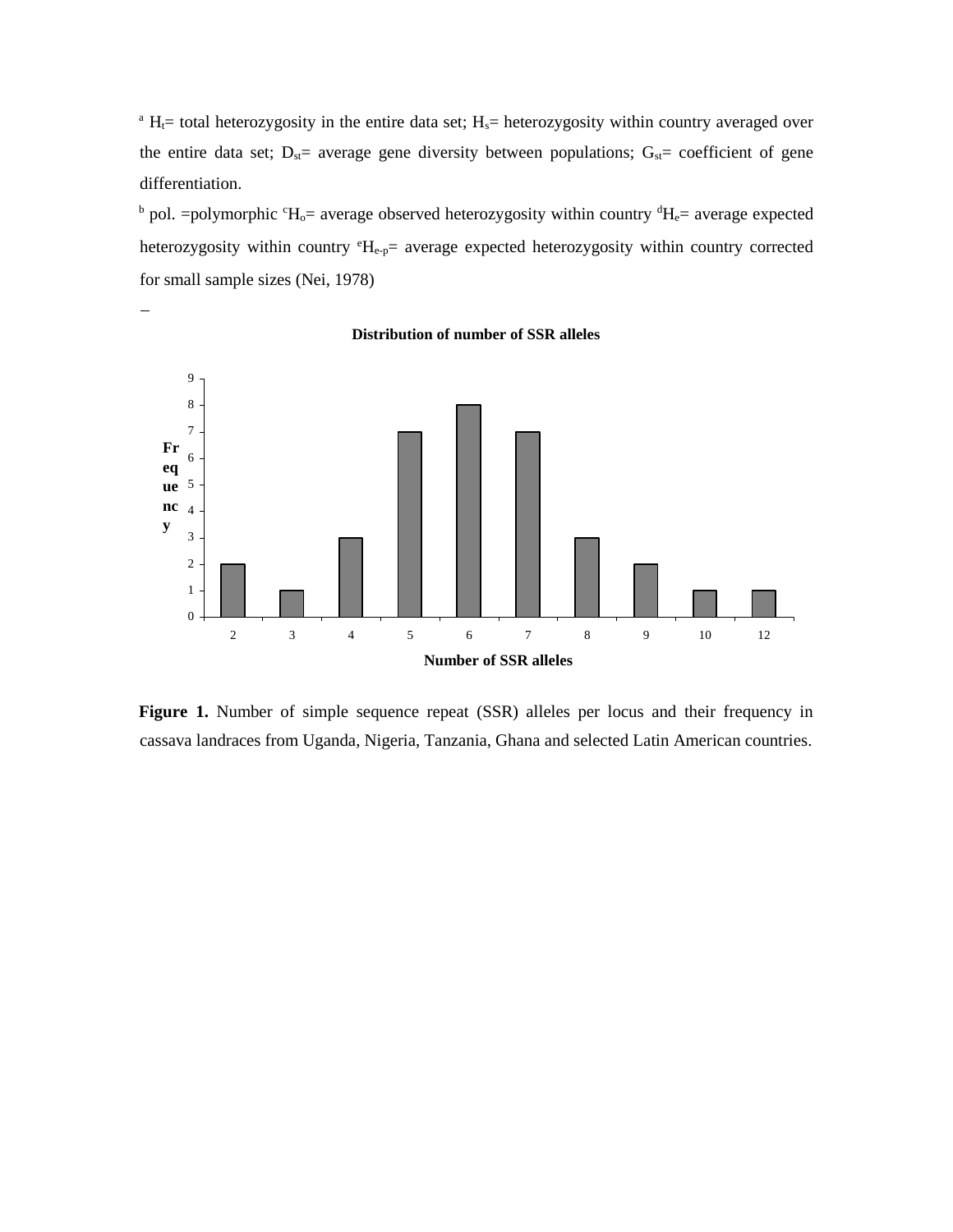**Figure 2.** Unweighted pair group method with arithmetic averaging (UPGMA) dendogram of the pairwise fixation index (Fst) between cassava landraces, grouped by country and by source.



Figure 3. PCA of Genetic Distance (1-PSA) of landraces within the different districts in Uganda PC

2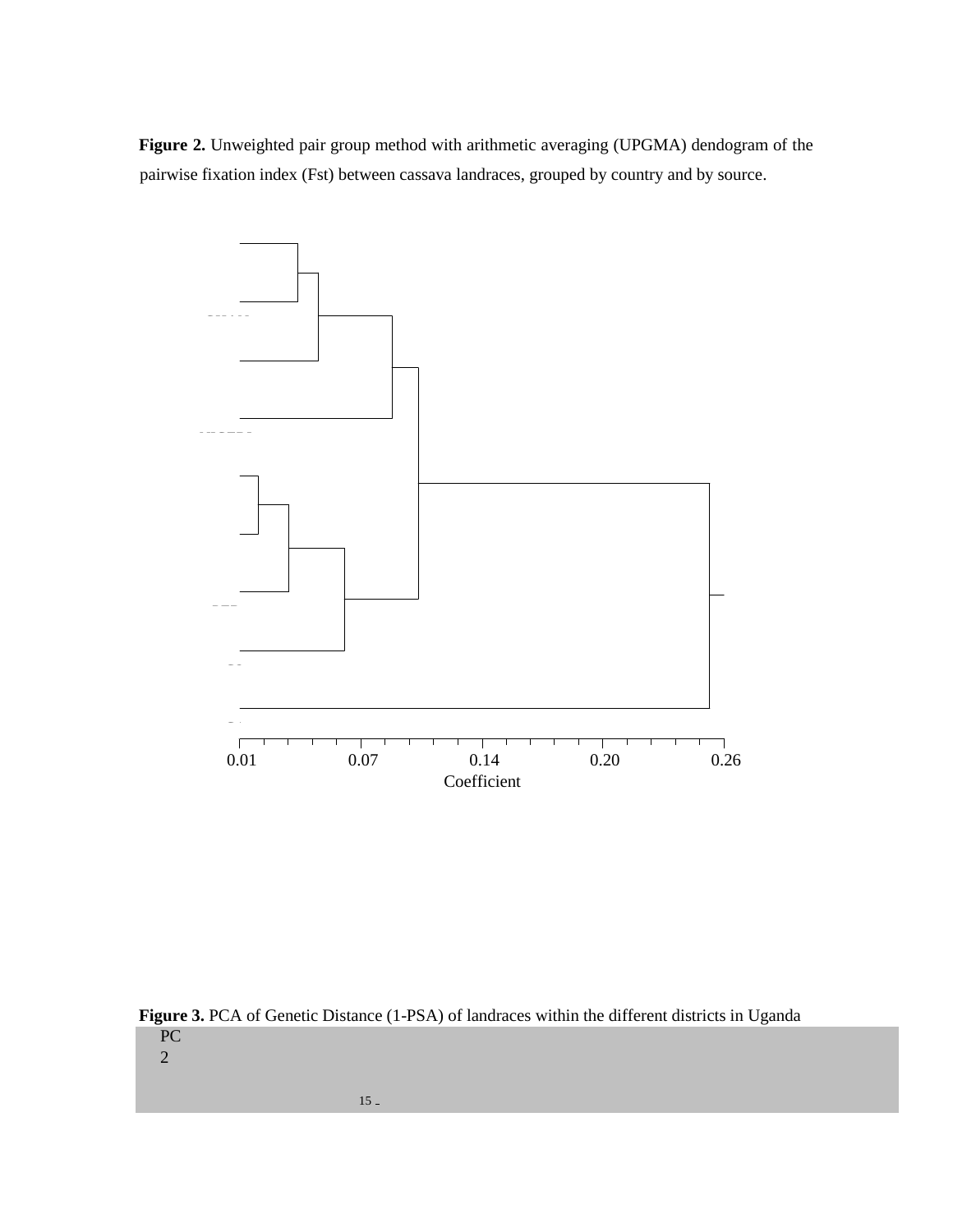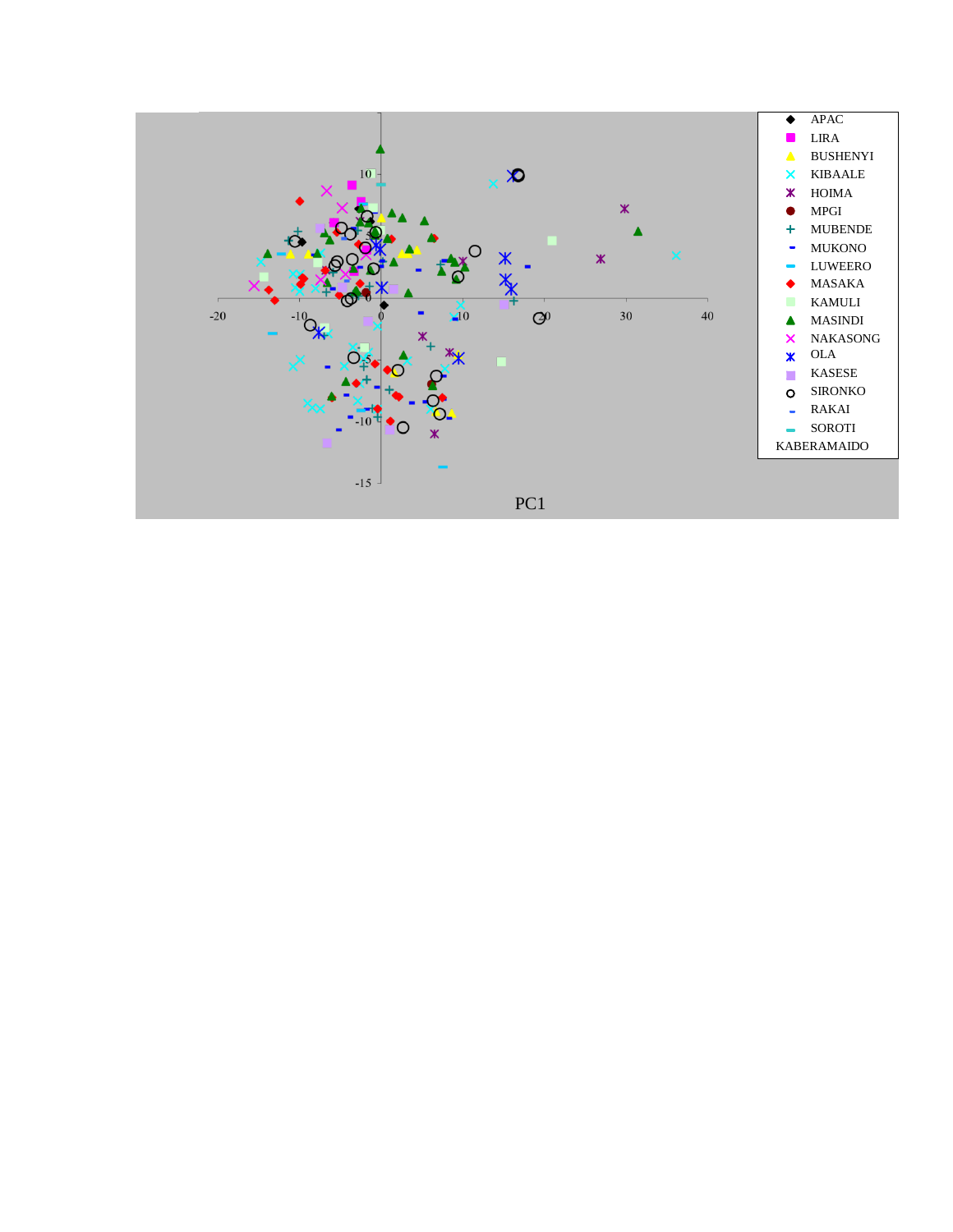# **APPENDIX 1**: Source data for the Uganda cassava accessions

| <b>IDENTITY</b>   |         | <b>DISTRICT</b>  | <b>COUNTY</b>                                    |          | <b>SUBCOUNTY PARISH</b> |                       | <b>VILLAGE</b>                      |   |                           | <b>NAME OF FARMER</b> |                |                | <b>LATD LATM LATH</b> |      |      |      | <b>LOND LONM LONH ELEVATION(ft)</b> |
|-------------------|---------|------------------|--------------------------------------------------|----------|-------------------------|-----------------------|-------------------------------------|---|---------------------------|-----------------------|----------------|----------------|-----------------------|------|------|------|-------------------------------------|
| 44. Mukono        |         |                  | Mubende Mityana Busimbi Busimbi Kikukmambogo LC1 |          |                         |                       |                                     |   | F.5 Nanyonga Noerina      |                       | 0              | 23             | N                     | 32   | 4    | Е    | 4318                                |
| 45. Kitenge       |         |                  | Kasese Bukonjo Kyondo                            |          | Kanyatsi Kaghorwe       |                       | F.4.                                | 0 | $\overline{1}$            | N                     | 29             | 56             | Е                     | 3383 |      |      |                                     |
| 46. kikoola       |         | Mubende Kassanda |                                                  | Kassanda |                         |                       | Jjemba                              |   | F.8 Mrs. Sharifa Muwonge  |                       | 0              | 31             | N                     | 31   | 47   | Е    | 4167                                |
| 47. Kabundaire I  | Kasese  |                  | <b>Bukonjo East Lake Katwe</b>                   |          | Kabirizi                | Rwentutu              |                                     |   | F.1 Mr. Johnson           | $\Omega$              | $\overline{1}$ | N              | 29                    | 56   | Е    | 3383 |                                     |
| 48. Unknown 9     | Rakai   |                  | Kyotera Kasaali                                  | Nkenge   |                         |                       | Biwerere F.8: Kitandwe Alamanzan    |   | 0                         | 36                    | S              | 31             | 3                     | Е    | 4524 |      |                                     |
| 49. Unknown 30    | Kibaale |                  | Muhorro Kagadi                                   | kagadi   |                         | Nyamiti F.5. Ms. Aino |                                     | 0 | 57                        | N                     | 30             | 47             | Е                     | 4494 |      |      |                                     |
| 50. Munyamunyu    | Kasese  |                  | <b>Bukonjo East Lake Katwe</b>                   |          | Kabirizi                | Rwentutu              |                                     |   | F.1 Mr. Johnson           | $\Omega$              | $\mathbf{1}$   | N              | 29                    | 56   | Е    | 3383 |                                     |
| 51. Njule Rakai   | Kyotera |                  | Kasaali Nkenge Biwerere F.8: Kitandwe Alamanzan  |          |                         |                       |                                     | 0 | 36                        | S                     | 31             | 3              | Е                     | 4524 |      |      |                                     |
| 52. Rugogoma      | Kibaale |                  | Muhorro Kagadi                                   | Nyamiti  | Nyamanga                |                       | F.2. Maria Nakabugo                 |   |                           | $\Omega$              | 54             | N              | 30                    | 45   | Ε    | 4584 |                                     |
| 53. Unknown 10    | Rakai   |                  | Kyotera Kirumba                                  |          | Nabigasa LC1            |                       | F.9: Charles Nganda                 |   |                           | $\Omega$              | 34             | S              | 31                    | 29   | Ε    | 4622 |                                     |
| 54. Kayinja       | Kibaale |                  | Buyanja Mugarama                                 |          |                         | Nyamarunda            |                                     |   | F.6. Kiwanuka Tony        |                       | 0              | 54             | N                     | 30   | 56   | Е    | 4498                                |
| 55. Kabuli        |         | Mubende Kassanda |                                                  | Kassanda |                         |                       | Jiemba                              |   | F10. Alice Namono 0       |                       | 31             | N              | 31                    | 47   | Е    | 4162 |                                     |
| 57. Unknown 6     | Rakai   |                  | Kakuuto Kasasa                                   |          |                         |                       | Bubango F.6: Vincencio Ssebugwawo 0 |   |                           | 47                    | S              | 31             | 30                    | Е    | 4278 |      |                                     |
| 58. Ngayisihira   | Kasese  |                  | Bukonjo Kyarumba                                 |          | Kabirizi                | Kanabusogha           |                                     |   | F.3. Muhendo Eunia        |                       | 0              | 7              | N                     | 29   | 58   | Е    | 3448                                |
| 59. Unknown 44    |         | Mubende Kassanda |                                                  | Myanzi   |                         |                       | Myanzi F.7 Nabukalu Margaret        |   |                           | $\mathbf 0$           | 27             | N              | 31                    | 55   | Е    | 3973 |                                     |
| 60. Nvubu         | Rakai   |                  | Kakuuto Kasasa                                   |          |                         |                       | Bubango F.6: Vincencio Ssebugwawo 0 |   |                           | 47                    | S              | 31             | 3                     | Е    | 4278 |      |                                     |
| 61. Unknown 13    | Rakai   |                  | Kakuuto Mukungwe                                 |          | Bulayi                  | Mukungwe              |                                     |   | F.1. Mrs. Ndawula 0       |                       | 20             | S              | 31                    | 46   | Е    | 4160 |                                     |
| 62. Unknown 29    | Kibaale |                  | Muhorro Kagadi Nyamiti                           |          | Butumba A LC1           |                       | F.4. Mr. Irumba                     |   | $\mathbf 0$               | 57                    | N              | 30             | 47                    | Е    | 4494 |      |                                     |
| 63. Unknown 15    | Masaka  |                  | <b>Bukoto East Mukungwe</b>                      |          |                         |                       | Kalagala F.6. Yiga Misaala 0        |   |                           | 20                    | S              | 31             | 52                    | E    | 4029 |      |                                     |
| 64. Nyakabibi     | Kasese  |                  | Bukonjo Munkunyu                                 |          | Kitsutsu                | Kitsutsu II           |                                     |   | F.5. Eric Mutsangye       |                       | 0              | 3              | N                     | 29   | 50   | Е    | 4416                                |
| 65. Kabundaire II | Kasese  |                  | Bukonjo Kyarumba                                 |          | Kabirizi                | Kanabusogha           |                                     |   | F.3. Muhendo Eunia        |                       | 0              | $\overline{7}$ | N                     | 29   | 58   | Е    | 3448                                |
| 66. Mafumu        | Masaka  |                  | <b>Bokoto East Mukungwe</b>                      |          | Katwadde                |                       | Luvule                              |   | F.3.Ms. Kizza Taatu       |                       | 0              | 7              | S                     | 31   | 50   | Е    | 4013                                |
| 67. Mpologoma I   | Rakai   |                  | Kyotera Kirumba                                  |          | Nabigasa LC1            |                       | F.9: Charles Nganda                 |   |                           | 0                     | 34             | S              | 31                    | 29   | Е    | 4622 |                                     |
| 69. Unknown 4     | Rakai   |                  | Kakuuto Kifamba Kabala                           |          |                         |                       | F.4: Hosea Sentalo 0                |   | 48                        | S                     | 31             | 25             | E                     | 4308 |      |      |                                     |
| 70. Muva Ssesse   | Masaka  |                  | <b>Bukoto East Mukungwe</b>                      |          | Bulayi                  | Mukungwe              |                                     |   | F2. Ms. Josephine Nalwoga |                       | 0              | 20             | S                     | 31   | 46   | Е    | 4160                                |
| 71. Bukumbula     |         |                  | Masaka Bukoto East Mukungwe                      |          | Katwadde                |                       | Kayugi                              |   | F.5. Ms. Nalubowa 0       |                       | 19             | S              | 31                    | 52   | Е    | 4023 |                                     |
| 72. Unknown 46    |         | Mubende Kassanda |                                                  | Myanzi   |                         |                       | Myanzi F.7 Nabukalu Margaret        |   |                           | 0                     | 27             | N              | 31                    | 55   | Е    | 3973 |                                     |
| 73. Kiboga        | Kibaale |                  | Muhorro Kagadi                                   | Nyamiti  |                         |                       | Muhorro F.3. Mary Nalubega          |   | 0                         | 55                    | N              | 30             | 46                    | Е    | 4498 |      |                                     |
| 74. Unknown 8     | Rakai   |                  | Kyotera Kasaali                                  | Nkenge   |                         |                       | Biwerere F.8: Kitandwe Alamanzan    |   | 0                         | 36                    | S              | 31             | 30                    | E    | 4524 |      |                                     |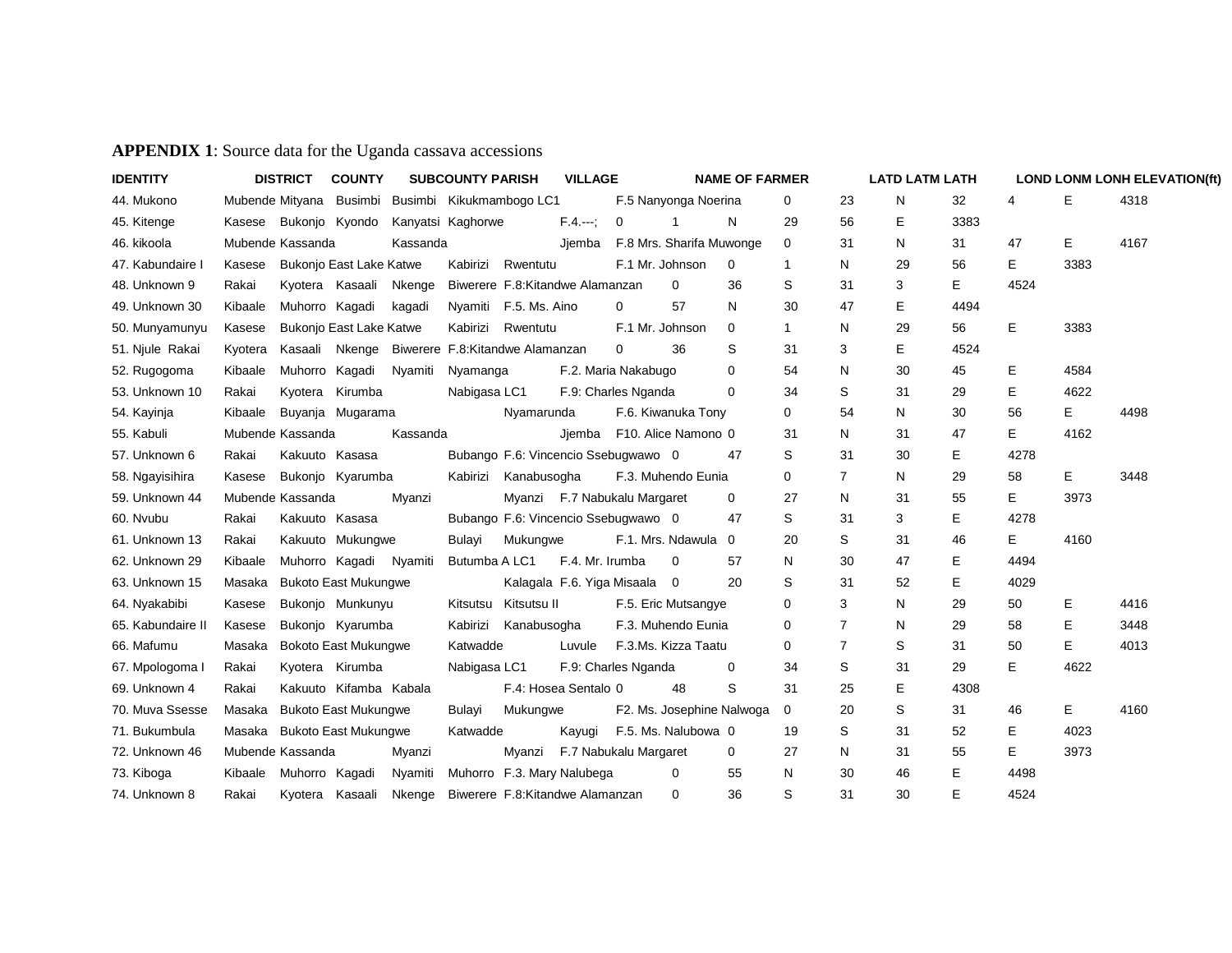| 75. New Bukalasa Kibaale                    |         | Muhorro Kagadi          |                                | Nyamiti         | Nyamanga             |                      |                                  | F1. Josephat Rubani |                                 | $\Omega$           | 54          | N  | 30 | 45   | E        | 4583 |      |
|---------------------------------------------|---------|-------------------------|--------------------------------|-----------------|----------------------|----------------------|----------------------------------|---------------------|---------------------------------|--------------------|-------------|----|----|------|----------|------|------|
| 76. Unknown 11                              | Rakai   | Kyotera                 | Kirumba                        |                 | Nabigasa LC1         |                      | F.9: Charles Nganda              |                     |                                 | 0                  | 34          | S  | 31 | 29   | Е        | 4622 |      |
| 77. Kanyali                                 | Kibaale | Kagadi                  | Kagadi                         |                 |                      |                      | Kiryani F.12. Hamisi Bikwasiroha |                     | $\mathbf{0}$                    | 5                  | N           | 30 | 50 | E.   | 4031     |      |      |
| 78. Unknown 12                              | Rakai   |                         | Kyotera Kirumba                |                 | Kito                 |                      | F10. Mukyala Rose 0              |                     | 30                              | S                  | 31          | 30 | E  | 4662 |          |      |      |
| 79. Manyi ga balimi Rakai                   |         |                         | Kakuuto Kifamba                |                 |                      |                      | Nyanga F.5: Masitula Nanyuma     |                     | 0                               | 47                 | S           | 31 | 27 | E.   | 4304     |      |      |
| 80. Unknown 28                              | Kasese  |                         | Bukonjo Munkunyu               |                 |                      | Kitsutsu Kitsutsu II |                                  |                     | F.5. Eric Mutsangye             |                    | 0           | 3  | N  | 29   | 50       | E.   | 4416 |
| 81. Nyakeera                                | Kibaale |                         | Muhorro Kagadi Nyamiti         |                 | Nyabubaare           |                      | F.5. Ms. Aino                    |                     | $\Omega$                        | 57                 | N           | 30 | 47 | E.   | 4494     |      |      |
| 82. Nyakunyaku l                            | Kibaale | Muhorro Kagadi          |                                | Nyamiti         | Nyamanga             |                      | F.2. Maria Nakabugo              |                     |                                 | 0                  | 54          | N  | 30 | 45   | Е        | 4583 |      |
| 83. Sembati                                 | Kasese  |                         | Bukonjo East Lake Katwe        |                 |                      | Kabirizi Rwentutu    |                                  | F.1 Mr. Johnson     |                                 | $\Omega$           | 1           | N  | 29 | 56   | Е        | 3383 |      |
| 84. Tanzania                                | Kibaale |                         | Muhorro Kagadi Nyamiti         |                 |                      |                      | Muhorro F.3. Mary Nalubega       |                     | 0                               | 55                 | N           | 30 | 46 | E.   | 4498     |      |      |
| 85. Unknown 14                              | Masaka  |                         | <b>Bukoto East Mukungwe</b>    |                 |                      | Bulayi               | F.1.Mrs.Ndawula 0                |                     |                                 | 20                 | S           | 31 | 46 | E.   | 4160     |      |      |
| 86. Matooke                                 | Kibaale |                         | Buyanja Mugarama               |                 | Nyamarunda Kateete   |                      |                                  |                     | F.6. Kiwanuka Tony              |                    | 0           | 54 | N  | 30   | 56       | E.   | 4498 |
| 87. Mikidadi Buteeraba                      |         | Rakai                   |                                | Kakuuto Kifamba |                      |                      | Nyanga F.5: Masitula Nanyuma     |                     |                                 | $\Omega$           | 47          | S  | 31 | 27   | E        | 4304 |      |
| 88. Gwaranda                                | Kibaale |                         | Buyanja Mugarama               |                 | Nyamarunda Kateete   |                      |                                  |                     | F.6. Kiwanuka Tony              |                    | 0           | 54 | N  | 30   | 56       | E.   | 4498 |
| 89. Kidimo                                  |         |                         | Kibaale Muhorro Kagadi Nyamiti |                 | Nyamanga             |                      | F.2. Maria Nakabugo              |                     |                                 | 0                  | 54          | N  | 30 | 45   | E        | 4583 |      |
| 90. Bukalasa omukadde Kibaale               |         |                         | Muhorro Kagadi                 |                 | Nyamiti Nyamanga     |                      |                                  |                     | F1. Josephat Rubani             |                    | 0           | 54 | N  | 30   | 45       | E.   | 4583 |
| 91. Kakiru                                  |         |                         | Kasese Bukonjo Munkunyu        |                 | Kitsutsu Kitsutsu II |                      |                                  |                     | F.5. Eric Mutsangye             |                    | $\mathbf 0$ | 3  | N  | 29   | 50       | E.   | 4416 |
| 92. Unknown 31                              |         |                         | Kibaale Buyanja Mugarama       |                 | Nyamarunda Kateete   |                      |                                  |                     | F.6. Kiwanuka Tony              |                    | $\Omega$    | 54 | N  | 30   | 56       | E.   | 4498 |
| 93. Unknown 48                              |         | Mubende Kassanda        |                                | Kassanda        |                      |                      |                                  |                     | Jiemba F.8 Mrs. Sharifa Muwonge |                    | 0           | 31 | N  | 31   | 47       | Е    | 4167 |
| 54. Kayinja                                 |         | Kibaale                 | Buyanja                        |                 | Mugarama             |                      | Nyamarunda Kateete               |                     |                                 | F.6. Kiwanuka Tony |             | 0  | 54 | N    | 30<br>56 | Е    | 4498 |
| 95. Kirabba                                 |         | Kibaale Muhorro Kagadi  |                                | Nyamiti         | Nyamanga             |                      | F.2. Maria Nakabugo              |                     |                                 | $\Omega$           | 54          | N  | 30 | 45   | E.       | 4583 |      |
| 96. Unknown 109                             |         | Mukono Kyampisi Bulijio |                                |                 |                      |                      | Kitanda F.1 Stephen Ssebowa      |                     | 0                               | 29                 | N.          | 32 | 46 | E.   | 3886     |      |      |
| 97. forest Kyampisi Mukono Kyampisi Bulijio |         |                         |                                |                 |                      |                      | Kitanda F.1 Stephen Ssebowa      |                     | 0                               | 29                 | N           | 32 | 46 | E.   | 3886     |      |      |

98. Unknown 91 Sironko Budadiri Bumasifa Bulwala Lulangasa F.6 Francis Mafabi 1 10 N 34 22 E 4451 99. Unknown 115 Mukono Kyampisi Bulijjo Kitanda F.1 Stephen Ssebowa 0 29 N 32 46 E 3886 100. Kabwa Mukono Kyaggwe Nakisunga Kyabalogo Nakisunga F.6 Rachel Nabawanuka 0 17 N 32 48 E 3955 101. Unknown120 Mukono Kyampisi Bulijjo Kitanda F.5 Hajji Swaliki 0 29 N 32 45 E 3930 102. Unknown 97 Lira Kyoga Muntu Amolartar Orimai F.2 Jonas Epia 1 38 N 32 51 E 3534 103. Njule omweru Mukono Kyaggwe Ntenjeru Ntanzi Ntanzi F.7 Walusimbi George 0 13 N 32 49 E 4050 104. Unknown 114 Mukono Kyampisi Bulijjo Kitanda F.3 Nsubuga 0 29 N 32 45 E 3947 105. Opio- opio Apac Kwania Abongomola Abany Awei F.3 Richard Atine 2 0 N 32 47 E 3538

106. Nyasenge Hoima Kigorobya Kapapi Nyanseko siiba F.24. Oliver B.Nyansonga E

107. Unknown 104 Masindi Kibanda Kiryandongo Kikuube Kalangala F.4. Oloya Esther 1 53 N 32 5 E 3570 108. Unknown 63 Hoima Kitoba Bugahya Kiragura Dwoli F.22 Yoramu Byeitima 1 31 N 31 21 E 3817 109. Alwaa Kaberamaido Kalaki Kalaki Kalobo F.1 Rev. Ewenu 1 51 N 33 24 E 3498 110. Kyankwanzi Apac Kwania Abongomola Abany Awei F.1 Abili James 2 0 N 32 47 E 3538 111. Nyaraboke short Apac Maruzi Ibuje Aganga Aganga F.5 Otim Geoffrey 1 46 N 32 13 E 3530 112. Unknown 99 Masindi Kibanda Kiryandongo Kikuube F.2. Edison Kisembo 1 52 N 32 3 E 3626 113. Nyadhiang Apac Maruzi Ibuje Aganga Aganga F.5 Otim Geoffrey 1 46 N 32 13 E 3530 114. Njule Mukono Kyampisi Bulijjo Kitanda F.2 Mwasanje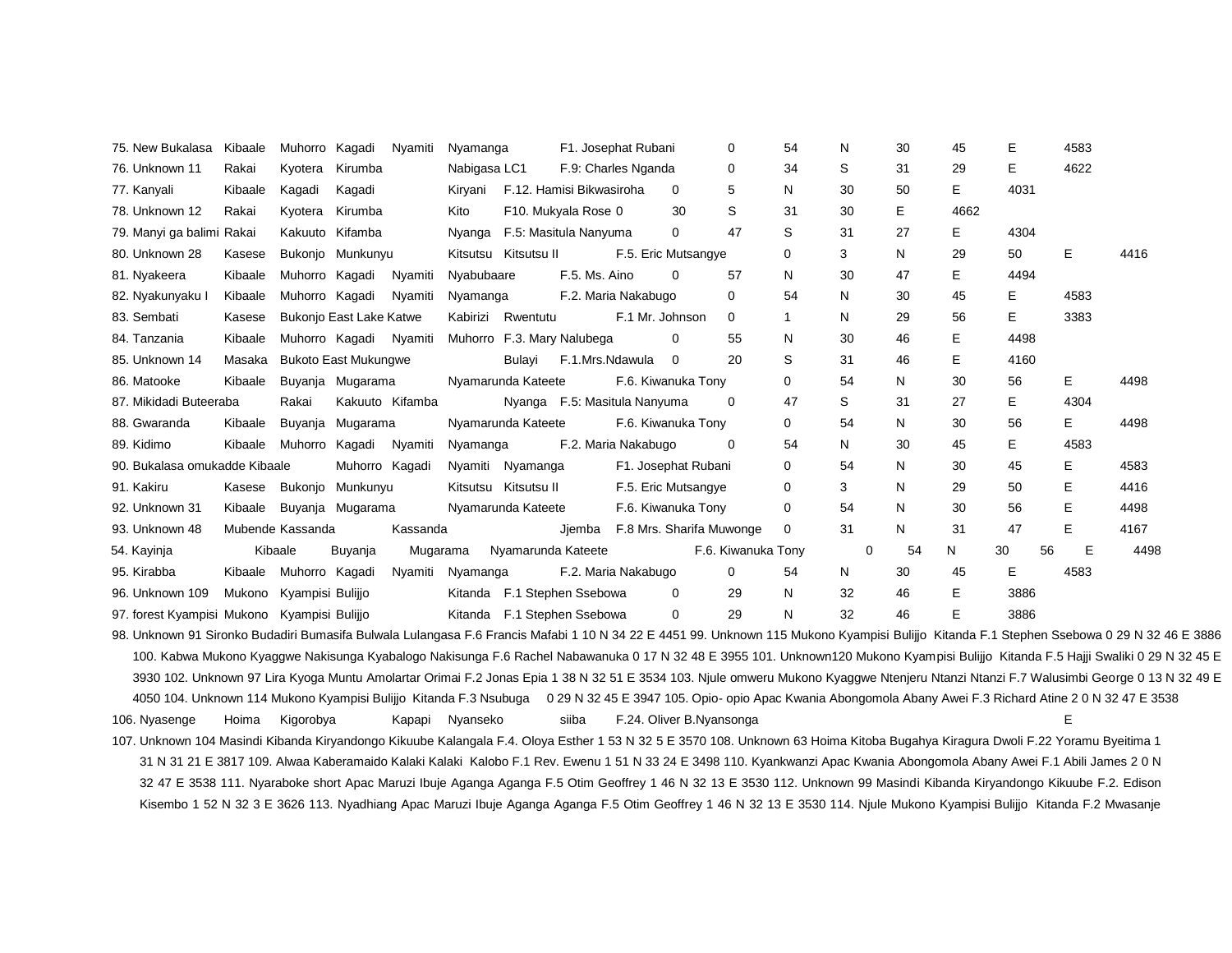Kizito 0 29 N 32 45 E 3929 115. Unknown 118 Mukono Kyampisi Bulijjo Kitanda F.4 Kijjambu Ponsiano 0 29 N 32 45 E 3958 116. Elogilog Soroti Kasilo Bugondo Kamodo Otimo F.1 Aswaro Lucy 1 33 N 33 23 E 3595 117. Unknown 121 Mukono Kyampisi Bulijjo Kitanda F.5 Hajji Swalik 0 29 N 32 45 E 3930 118. Unknown 87 Kamuli Budiope Ndolwa Wesunire Kalwaala F.3 Balye Namagaya 1 14 N 33 3 E 3517 119. Kibira Kamuli Bugabula Balawoli Balawoli Namayira F.2. A. V. Kubirima 1 2 N 33 5 E 3737 120. Egabu Soroti Kasilo Bugondo Kamodo Otimo F.1 Aswaro Lucy 1 33 N 33 23 E 3595 121. Nganyi Lira Kyoga Muntu Amolartar Orimai F.2 Jonas Epia 1 39 N 32 51 E 3534

122. Naiboke Mukono Kyampisi Bulijjo kitanda F.3 Nsubuga 0 29 N 32 45 E 3947

123. Okonyo la dak Masindi Kibanda Kiryandongo Kikuube Kalangala F.4. Oloya Esther 1 53 N 32 5 E 3570 124. Socadido Soroti Gweri Dokolo Abelet F.2 Ecom Joseph 1 42 N 33 43 E 3578 125. Unknown 88 Kamuli Budiope Ndolwa Wesunire Kalwaala F.3 Balye Namagaya 1 14 N 33 3 E 3517 126. Icil icil Lira Dokolo Kangai Akurolango Ilong F.3 Ekwang Jovan 1 46 N 33 5 E 3526 127. Unknown 24 Bushenyi West Igara Kyamuhunga Gongo F.5. Eva Kyokusimiire 0 25 S 30 7 E 3845 128. kayumba Mpigi Mawokota Muduuma Muduuma Buyala F.1 Kalanzi George 0 19 N 32 24 E 3901 129. Tima-tima Masindi Kibanda Kiryandongo Kikuube F.2. Edison Kisembo 1 52 N 32 3 E 3626 130. Njule Mukono Kyaggwe Nakisunga Kyabalogo Nakisunga F.6 Rachel Nabawanuka 0 17 N 32 48 E 3955 131. Unknown 127 Mukono Kyaggwe Ntenjeru Ntanzi Ntanzi F.7 Walusimbi George 0 13 N 32 49 E 4053 132. Nyakabiriti Masindi Biiso biiso Busingiro F.27 Dolica Kanyinga E

133. Matooke Mukono Kyaggwe Ntenjeru Ntanzi Ntanzi F.7 Walusimbi George 0 13 N 32 49 E 4045 134. Unknown 65 Hoima Kitoba Bugahya Kiragura Dwoli F.22 Yoramu Byeitima 1 31 N 31 21 E 3817 135. Unknown 60 Kibaale Buhaguzi Kabwoya Gwanjula Karama F.16. Dr. Banana Jackson E

136. Unknown 113 Mukono Kyampisi Bulijjo Kitanda F.2 Mwasanje Kizito 0 29 N 32 45 E 3929 137. Unknown 85 Kamuli Bugabula Balawoli Balawoli Namayira F.2. A. V. Kubirima 1 2 N 33 5 E 3737 138. Unknown 103 Masindi Kibanda Kiryandongo Kikuube KikuubePri. Sch. F.3. Alimundu Nehemia 1 53 N 32 4 E 3584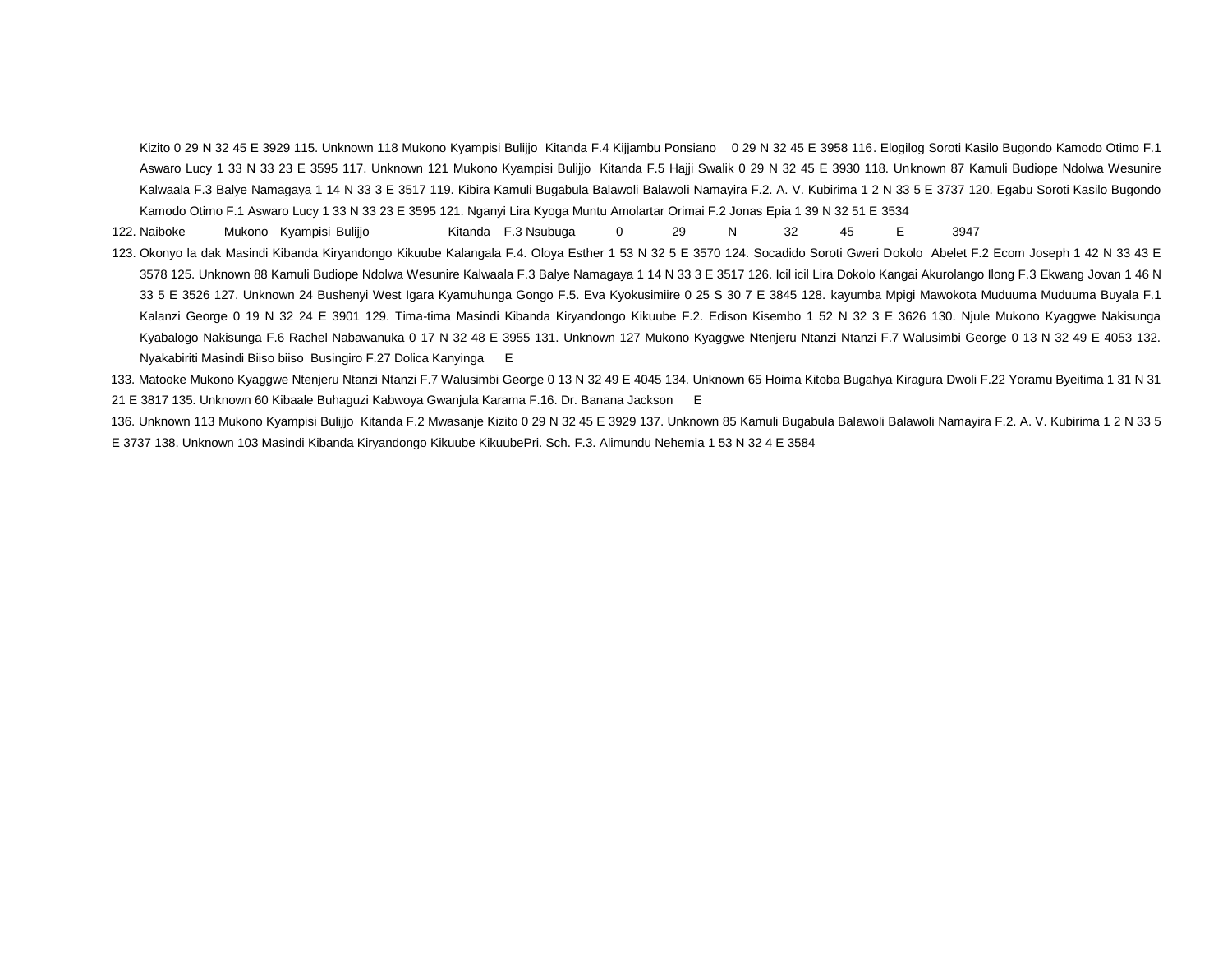139. Kakoote Sironko Budadiri Buhugu Bumatofu Biwa F.3 William Kisolo 1 12 N 34 19 E 3966 106. Nyasenge Hoima Kigorobya Kapapi Nyanseko siiba F.24. Oliver B.Nyansonga E 141. Mukalasa Sironko Budadiri Busulani Bugimunye Namwege F.5 Nape Ismail 1 9 N 34 21 E 4230 142. Unknown 90 Sironko Budadiri Busulani Bugimunye Namwege F.4. Deo Makweta 1 9 N 34 21 E 4225 144. Unknown 107 Mukono Kyampisi Bulijjo Kitanda F.1 Stephen Ssebowa 0 29 N 32 45 E 3902

145. Unknown 116 Mukono Kyampisi Bulijjo Kitanda F.1 Stephen Ssebowa 0 29 N 32 45 E 3902 146. Fumbachai Kamuli Budiope Buyende Wesunire kinambugo F.5. Kinambugo 1 13 N 33 8 E 3582 147. Nakyanzi omumyufu Mukono Kyaggwe Ntenjeru Ntanzi Ntanzi F.7 Walusimbi George 0 13 N 32 49 E 4053 148. Unknown 125 Mukono Kyaggwe Ntenjeru Ntanzi Ntanzi F.7 Walusimbi George 0 13 N 32 49 E 4050 149. Unknown 5 Rakai Kakuuto Kifamba Kabala Kabala F.4: Hosea Sentalo 0 48 S 31 25 E 4308 150. Unknown 2 Rakai Kooki Byakabanda Katerero A F.3: Bwogi Eriabu 0 45 S 31 25 E 4327

151. Unknown 32 Masaka Mawokota Muduuma Buyala F.1 Kalanzi George 0 19 S 32 24 E 3901 152. Nyarowic Masindi Buliisa Buliisa Ngwedo Kisomero F.26 Kisomero 2 12 N 31 28 E 2177 153. Unknown 100 Masindi Kibanda Kiryandongo Kikuube F.2. Edison Kisembo 1 51 N 32 3 E 3626 154. Unknown 106 Masindi Kibanda Kiryandongo Kikuube Kalangala F.5. Kabasinguzi Beatrice 1 52 N 32 4 E 3571 156. Unknown 98 Masindi Kibanda Masindi port Kitukuza Masindi port F.1 Mzee Ogutu 1 41 N 32 5 E 3460 157. Unknown 96 Lira Kyoga Muntu Amolartar Orimai F.2 Jonas Epia 1 37 N 32 51 E 3534 158. Teraka Mukono Kyampisi Bulijjo Kitanda F.2 Mwasanje Kizito 0 29 N 32 45 E 3929 159. Nyamaga Masindi Kibanda Kiryandongo Kikuube Pri Sch. F.3. Alimundu Nehemia 1 52 N 32 4 E 3584 160. Kenya-kenya Lira Kwania Abongomola Abany Awei F.4 Ocen Joel 2 0 N 32 46 E 3490 161. Unknown 89 Sironko Budadiri Butandiga Nandago Saralila F.2 Patrick Nfuya 1 14 N 34 17 E 3787 162. Unknown 92 Sironko Budadiri Bumasifa Bulwala Lolobi F.7 Michael Ojele 1 10 N 34 21 E 4391 163. Nyaraboke tall Masindi Kibanda Kiryandongo Kikuube Kalangala F.4. Oloya Esther 1 52 N 32 4 E 3570 164. Unknown 84 Kamuli Bugabula Balawoli Balawoli Namayira F.2. A. V. Kubirima 1 1 N 33 5 E 3737 165. Unknown 108 Mukono Kyampisi Bulijjo Kitanda F.1 Stephen Ssebowa 0 29 N 32 45 E 3902 166. Sezalanda Masindi Kibanda Kiryandongo Kikuube Kalangala F.5. Kabasinguzi Beatrice 1 52 N 32 4 E 3571 167. Unknown 112 Mukono Kyampisi Bulijjo Kitanda F.2 Mwasanje Kizito 0 29 N 32 45 E 3929

168. Unknown 42 Mubende Kassanda Myanzi Myanzi F.7 Nabukalu Margaret 0 26 N 31 54 E 3973 169. Unknown 86 Kamuli Bugabula Balawoli Balawoli Namayira F.2. A. V. Kubirima 1 1 N 33 5 E 3737 170. Mpologoma II Mukono Kyampisi Bulijjo Kitanda F.1 Stephen Ssebowa 0 29 N 32 45 E 3902 171. Unknown 94 Soroti Kasilo Bugondo Kamodo Otimo F.1 Aswaro Lucy 1 33 33 22 3595 172. nyakunyaku Masindi Budongo Kabango Nyamagita III F.29. Desire Yonah 1 38 32 31 3630 173. Unknown 101 Masindi Kibanda Kiryandongo Kikuube Pri Sch. F.3. Alimundu Nehemia 1 52 N 32 4 E 3584 85. Unknown 14 Masaka Bukoto East Mukungwe Bulayi F.1.Mrs.Ndawula 0 20 S 31 46 E 4160 175. Unknown 71 Masindi Ihungu Karujubu Nyamagisa Karujubu LC1 F30. Mariko Kaahwa 1 40 N 31 39 E 3611 176. Unknown 68 Masindi Biiso Biiso Busingiro F.27 Dolica Kanyinga 1 43 N 31 27 E 3586 177. Unknown 39 Mubende Mityana Busimbi Busimbi Kikumambogo LC1 F.5 Nanyonga Noerina 0 23 N 32 4 E 4318 178. Kinyara Masindi Kigorobya Kigorobya Kitana Nyabago F.23 Miriosi Kaheru 1 36 N 31 18 E 3585 179. Bukalasa 2 Masindi Budongo Kabango Nyamagita III F.29. Desire Yonah 1 38 N 31 31 E 3630 180. Sukaali Mubende Kassanda Kassanda Jjemba F9. Winnie G.Nalubega 0 31 N 31 47 E 4162 181. Unknown 73 Masindi Ihungu Karujubu Nyamagisa Karujubu LC1 F30. Mariko Kaahwa 1 40 N 31 39 E 3611 182. Unknown 3 Rakai Kakuuto Kifamba Kabala F.4: Hosea Sentalo 0 48 S 31 25 E 4308 183. Nabubaale Rakai Kooki Byakabanda Kasiika Kitaasa F.1:Agnes Nalumansi 0 44 S 31 22 E 4353 184. Bukalasa Rakai Kakuuto Kifamba Kabala F.4 Hosea Sentalo 0 48 S 31 25 E 4308 185. Kagadi 2 Masaka Mawokota Muduuma Buyala F.2 Disan Iga 0 19 S 32 23 E 3908

186. Unknown 102 Masindi Kibanda Kiryandongo Kikuube Kikuube Pri Sch. F.3. Alimundu Nehemia 1 52 N 32 4 E 3584 187. Njule omumyufu Mukono Kyaggwe Ntenjeru Ntanzi Ntanzi F.7 Walusimbi George 0 12 N 32 48 E 4053 188. Karangwa Masindi Biiso Biiso Busingiro F.27 Dolica Kanyinga 1 43 N 31 27 E 3586 189. Unknown 64 Hoima Kitoba Bugahya Kiragura Dwoli F.22 Yoramu Byeitima 1 30 N 31 21 E 3817 190. Unknown 110 Mukono Kyampisi Bulijjo Kitanda F.1 Stephen Ssebowa 0 29 N 32 45 E 3902 191. Unknown 111 Mukono Kyampisi Bulijjo Kitanda F.2 Mwasanje Kizito 0 29 N 32 45 E 3929 192. Abolotong Lira Kyoga Muntu Muntu Abarler F.1. Ekwang Peter 1 38 N 32 53 E 3547 193. Nakyanzi Mukono Kyampisi Bulijjo Kitanda F.1 Stephen Ssebowa 0 29 N 32 45 E 3902 194. Karangwa Kibaale Buhaguzi Kabwoya Gwanjula Karama F.21. Dr. Banana Jackson E

| N | E  |
|---|----|
| N | E. |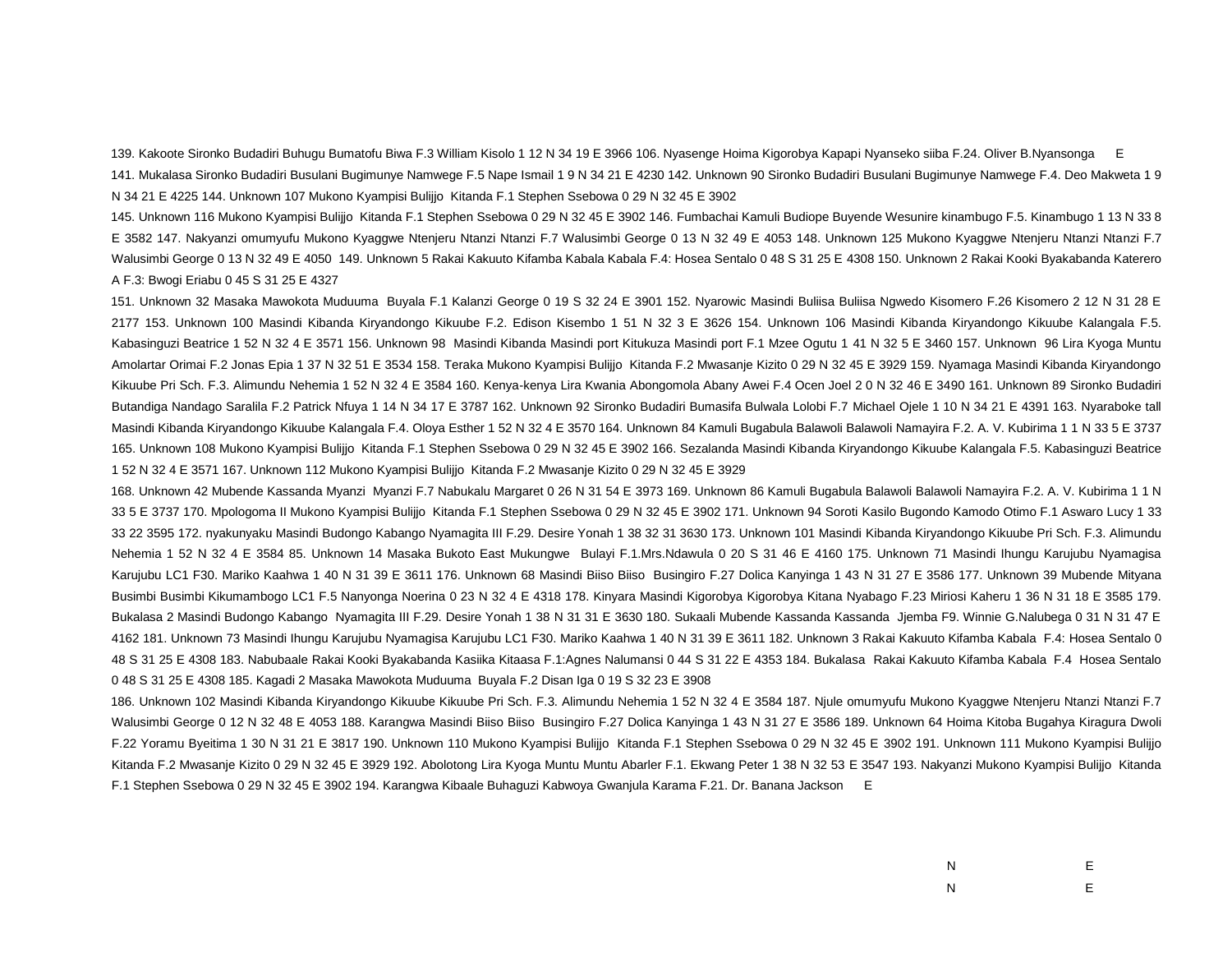195. Ngalo za Muteesa Rakai Kakuuto Kifamba Kabala F.4: Hosea Sentalo 0 48 S 31 25 E 4308 196. Unknown 38 Masaka Mawokota Muduuma Bulamu F.4 Namazzi Jesca 0 21 S 32 17 E 4029 197. Tweyambule Masaka Bukoto west Kito Lwengo Luti F.8. Richard Mujumbwa 0 32 S 31 38 E 4481 198. Buziina Masaka Bukoto west Kito Lwengo Luti F.8. Richard Mujumbwa 0 32 S 31 38 E 4481 199. Unknown 17 Masaka Bukoto west Kito Lwengo Luti F.8. Richard Mujumbwa 0 32 S 31 38 E 4481 200. Kwatamumpale Rakai Kakuuto Kifamba Kabala F.4: Hosea Sentalo 0 48 S 31 25 E 4308 201. Bukalasa 4 Rakai Kakuuto Kifamba Kabala F.4: Hosea Sentalo 0 48 S 31 25 E 4308 202. Kirimumpale Masindi Buliisa Buliisa Ngwedo Kisomero F.26 Kisomero 2 12 N 31 28 E 2177 203. Unknown 69 Masindi Biiso Biiso Busingiro F.27 Dolica Kanyinga 1 43 N 31 27 E 3586

204. Unknown 67 Masindi Buliisa Buliisa Ngwedo Kisomero F.26 Kisomero E 205. Nyarukwii Masindi Buliisa Buliisa Kigwera Kirama F.25 Santino 2 11 N 31 25 2177 206. Busuulwa Rakai Kooki Byakabanda Kasiika Kitaasa F.1:Agnes Nalumansi 0 44 S 31 22 E 4353 207. Unknown 76 Nakasongola Nakitoma Kigweri Kimatwe F.1Sekiganda Alex 1 29 N 32 7 E 3520 208. Unknown 128 Mukono Kyaggwe Ntenjeru Ntanzi Ntanzi F.7 Walusimbi George 0 12 N 32 48 E 4053 209. Kitooke Kibaale Buyaga Mabaare Nyansoro F17. Katabarwa Anatoli 1 3 N 30 30 E 3952 210. Unknown 27 Bushenyi Bunyaruguru Kicwamba Kicwamba H/Q F.6. Kicwamba s/county HQ 0 14 S 30 5 E 2893 211. Kanabuto Kibaale Buyaga Rugashari Burora Nyamigasa F.19 Habyarema Diyadoni 1 5 N 30 51 E 3760 212. Unknown 52 Kibaale Kagadi Kagadi Kiryani F.12. Hamisi Bikwasiroha 0 57 N 30 49 E 4031 213. Tanzania Mukono Kyaggwe Ntenjeru Ntanzi Ntanzi F.7 Walusimbi George 0 12 N 32 48 E 4053 214. Yosam Hoima Kigorobya Kigorobya TC Kitana Nyabago F.23 Miriosi Kaheru 1 36 N 31 18 E 3585 215. Kabwa Mukono Kyaggwe Nakisunga Kyabalogo Nakisunga F.6 Rachel Nabawanuka 0 16 N 32 47 E 3955 216. Unknown 19 Masaka Bukoto west Kito Lwengo Luti F.8. Richard Mujumbwa 0 32 S 31 38 E 4481

217. Kasimwenge Masindi Kigorobya Kapapi Nyanseko siiba F.24. Oliver B.Nyansonga E

218. Bukalasa 5 Kibaale Buyaga Mabaare Kitemuzi Kitemuzi F.15. Kairu Vincent E

219. Bao Mukono Kyaggwe Ntenjeru Ntanzi Ntanzi F.7 Walusimbi George 0 12 N 32 48 E 4050 220. Kikomeko Kibaale Buyanja Mugarama Nyamarunda Kateete F.6. Kiwanuka Tony 0 54 N 30 56 E 4498 221. Kwatamumpale Masaka Mawokota Muduuma Sabagabo Namabale F.3 Elizabeth Zawedde 0 20 S 32 21 E 3958 222. Bukalasa 6 Bushenyi West Igara Nyabubaare Kigoma Kyomya F.2. Atukunda Jovinta 0 31 S 30 6 E 4157 223. Nyaruvoya Masindi Buliisa Buliisa Kigwera Kirama F.25 Santino; 2 11 N 31 25 E 2177 224. Njule Masaka Mawokota Muduuma Bulamu F.4 Namazzi Jesca 0 21 S 32 17 E 4029 225. Unknown 18 Masaka Bukoto west Kito Lwengo Luti F.8. Richard Mujumbwa 0 32 S 31 38 E 4482 226. Unknown 49 Mubende Mityana Kassanda Kyabadde F.11. Mr. Odaka Mulima 0 29 N 31 44 E 4093 227. Rugogoma Kibaale Kibaale Mabaare Nyansoro F17. Katabarwa Anatoli 1 3 N 30 30 E 3952 228. Unknown 47 Mubende Kassanda Myanzi Myanzi F.7 Nabukalu Margaret 0 26 N 31 54 E 3973 229. Unknown 82 Kamuli Buzaaya Nawanyago Bugobi Bupadhengo F.1 Janet Nabirye 0 43 N 33 9 E 3599 230. Obuku-obuku Apac Kwania Abongomola Abany Awei F.3 Richard Atine 2 0 N 32 46 E 3537 231. Mpologoma Nakasongola Nakitoma Bujabe Bugaramura F.2. Yorokamu Byarufu 1 31 N 32 0 E 3508 232. Mutamisi Sironko Budadiri Butandiga Nandago Saralila F.1 Nabuluganyo 1 14 N 34 17 E 3805 233. Kyapadilaya Kibaale Buyaga Kyanaisoke Mugalike F.14 Mwesige Pascavia 1 0 N 30 52 E 3962 234. Unknown 62 Hoima Kitoba Bugahya Kiragura Dwoli F.22 Yoramu Byeitima 1 30 N 31 21 E 3817 235. kanyegamire Kibaale Buyaga Rugashari Rugashari Kibuga F.19. Charity Sofia 1 5 30 49 3772

236. Bukalasa Mubende Mityana Mityana TC F.6 Okot Betty 23 32 4 4304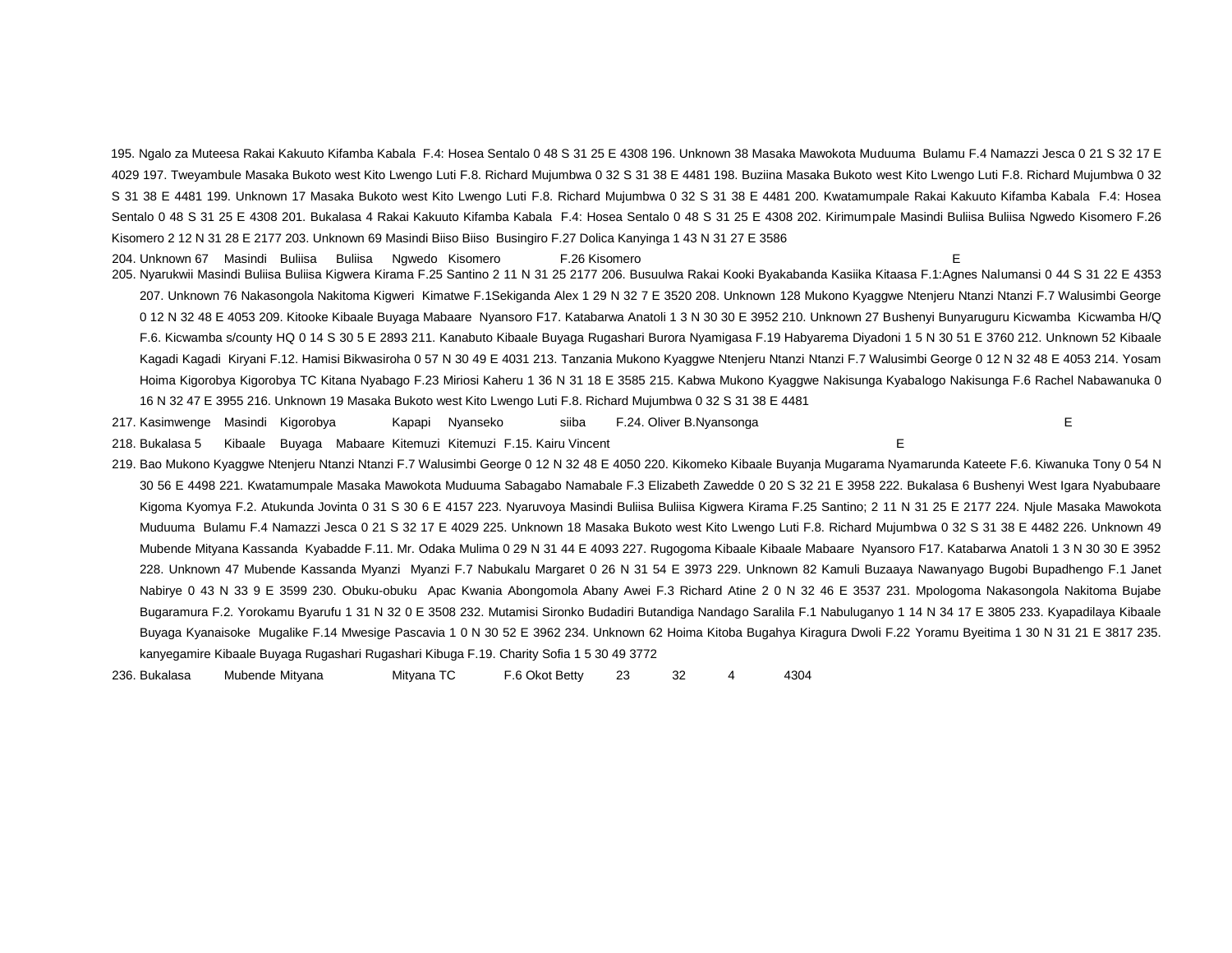$\overline{0}$  E

237. Kikoola Mubende Kassanda Kassanda Jjemba F.8 Mrs. Sharifa Muwonge 31 N 31 47 4167 238. Unknown 56 Kibaale Buyaga Mabaare Nyansoro F11. Paulo Bakeisa 1 3 N 30 30 3952 239. Unknown 61 Hoima Kitoba Bugahya Kiragura Dwoli F.22 Yoramu Byeitima 1 30 N 31 21 E 3817 240. Nyakaswiga Kibaale Buyanja Mugarama Nyamarunda Kateete F.6. Kiwanuka Tony 0 54 N 30 56 E 4498 241. Unknown 58 Kibaale Buyaga Mabaare Nyansoro F17. Katabarwa Anatoli 1 3 N 30 30 E 3952 242. Kibatikire Kibaale Kagadi Kagadi Kiryani F.12. Hamisi Bikwasiroha 0 57 N 30 49 E 4031 243. Unknown 79 Rakai Kakooge Kyabutaike Kakooge Kyabutaike F.1 Wanyana Florence 1 5 S 32 29 E 3524 244. Unknown 1 Rakai Kooki Byakabanda Katerero B F.2:Mukyala Namugerwa 0 45 S 31 25 E 4328 245. Unknown 55 Kibaale Buyaga Kyanaisoke Mugalike health Centre F.14 Mwesige Pascavia 1 0 N 30 52 E 3962 246. Kanyali Kibaale Muhorro Kagadi Nyamiti Nyamanga F1. Josephat Rubani 0 54 N 30 45 E 4584 247. Njule Masaka Mawokota Muduuma Bulamu F.4 Namazzi Jesca 0 21 S 32 17 E 4029 248. Kwatamumpale Masaka mawokota Muduuma Kisoga Namabale F.3 Elizabeth Zawedde 0 20 S 32 21 E 3958 249. Yaadi Luweero Bamunanika Kalagala Vumba Vumba F.5. Mr. Galiwango 0 36 N 32 41 E 3996 250. Unknown 51 Kibaale Kagadi Kagadi Kiryani F.12. Hamisi Bikwasirohae 0 57 N 30 49 E 4031 251. Unknown 57 Kibaale Buyaga Mabaare Nyansoro F16. Paulo Bakeisa 1 3 N 30 30 E 3952 252. Unknown 43 Mubende Kassanda Myanzi Myanzi F.7 Nabukalu Margaret 0 26 N 31 54 E 3973 253. Bukalasa bitter Bushenyi Igara west Nyabubaare Kigoma Kyomya F.2. Atukunda Jovinta 0 31 S 30 6 E 4157 254. Mpologoma Mubende Kassanda Kassanda Jjemba F10. Alice Namono 0 31 N 31 47 E 4162 255. Unknown 25 Bushenyi Igara west Kyamuhunga Gongo F.5. Eva Kyokusimiire 0 25 S 30 7 E 3845 257. bombo Nakasongola Nakitoma Kigweri Kimatwe F.1Sekiganda Alex 1 29 N 32 7 E 3520 258. Bukalasa Bushenyi Igara west Kyamuhunga Gongo F.4. Eliphaz Kangyenyenka 0 25 S 30 7 E 3845 259. Unknown 26 Bushenyi Bunyaruguru Kicwamba Kicwamba H/Q F.6. Kicwamba s/county HQ 0 14 S 30 5 E 2893 260. Rutuga Bushenyi Igara west Nyabubaare Kigoma Kyomya F.2. Atukunda Jovinta 0 31 S 30 6 E 4157

#### 261. AMC E

262. Kwata akasero Rakai Kooki Byakabanda Kasiika Kitaasa F.1:Agnes Nalumansi 0 44 S 31 22 E 4353 263. Unknown 58 Kibaale Buyaga Mabaare Nyansoro F17. Katabarwa Anatoli 1 3 N 30 30 E 3952 264. Real Teraka Mukono Kyampisi Bulijjo Kitanda F.2 Mwasanje Kizito 0 29 N 32 45 E 3929 265. Unknown 72 Masindi Ihungu Karujubu Nyamagisa Karujubu LC1 F30. Mariko Kaahwa 1 40 N 31 39 E 3611 266. Unknown 66 Hoima Kitoba Bugahya Kiragura Dwoli F.22 Yoramu Byeitima 1 30 N 31 21 E 3817 267. Rujumba Kibaale Buyaga Mabaare Nyansoro F17. Katabarwa Anatoli 1 3 N 30 30 E 3952 268. Unknown 59 Kibaale Buyaga Rugashare Buroro Kyabasazima F.18 Simon Kaguru 1 4 N 30 55 E 3573 269. Unknown 24 Bushenyi Igara west Kyamuhunga Gongo F.5. Eva Kyokusimiire 25 S 30 7 3845 270. Unknown 22 Bushenyi Igara west Nyabubaare Kigoma Kyomya F.2. Atukunda Jovinta 31 S 30 6 4157 271. Unknown 35 Masaka Muduuma Sabagabo Kisoga Namabale F.3 Elizabeth Zawedde 0 20 S 32 21 3958 272. Unknown 54 Kibaale Buyaga Kyanaisoke Kyenzige hapida F.13 Juliana Twinonbusingye 0 58 N 30 50 E 4035 273. Komanda Masaka Mawokota Muduuma Buyala F.1 Kalanzi George 0 19 S 32 24 E 3901 274. Unknown 1 Rakai Kooki Byakabanda Katerero B F.2:Mukyala Namugerwa 0 45 S 31 25 E 4328 275. Kalitunsi Rakai Kooki Byakabanda Kasiika kitaasa F.1:Agnes Nalumansi 0 44 S 31 22 E 4353 276. Unknown 123 Mukono Kyaggwe Ntenjeru Ntanzi Ntanzi F.7 Walusimbi George 0 12 N 32 48 E 4050 277. Mureefu Bushenyi Igara west Kyamuhunga Gongo F.4. Eliphaz Kangyenyenka 0 25 S 30 7 E 3845 278. Unknown 20 Masaka Bukoto west Kito Lwengo Luti F.8. Richard Mujumbwa 0 32 S 31 38 E 4481 279. Unknown 81 Rakai Kakooge Kyabutaike Kakooge Kyabutaike F.1 Wanyana Florence 1 5 S 32 29 E 3524 280. Unknown 55 Kibaale Buyaga Kyanaisoke Mugalike health Centre F.14 Mwesige Pascavia 1 0 N 30 52 E 3962 281. Unknown 78 Nakasongola Nakitoma Bujabe Bugaramura F.2. Yorokamu Byarufu 1 31 N 32 0 E 3508 282. Unknown 74 Nakasongola Nakitoma Kigweri Kimatwe F.1Sekiganda Alex 1 29 N 32 7 E 3520 283. Ssenyonjo Nakasongola Nakitoma Kigweri Kimatwe F.1Sekiganda Alex 1 29 N 32 7 E 3520 284. Kawanda 1 Mubende Mityana Mityana TC F.6 Okot Betty 0 23 N 32 4 E 4304 285. Unknown 77 Nakasongola Nakitoma Kigweri Kimatwe F.1Sekiganda Alex 1 29 N 32 7 E 3520 286. Unknown 16 Masaka Bukoto west Kingo Kaganda F.7. Kayira (omusomesa) 0 2 S 31 36 E 4380 287. Kawanda II Mubende Mityana Mityana TC F.6 Okot Betty 0 23 N 32 4 E 4304 288. Kawulu Kamuli buyende Buyende Wesunire kinambugo F.5. Kinambugo 1 12 N 33 8 E 3582 289. Kagadi 3 Mpigi Mawokota Muduuma Buyala F.2 Disan Iga 0 19 N 32 23 E 3908

E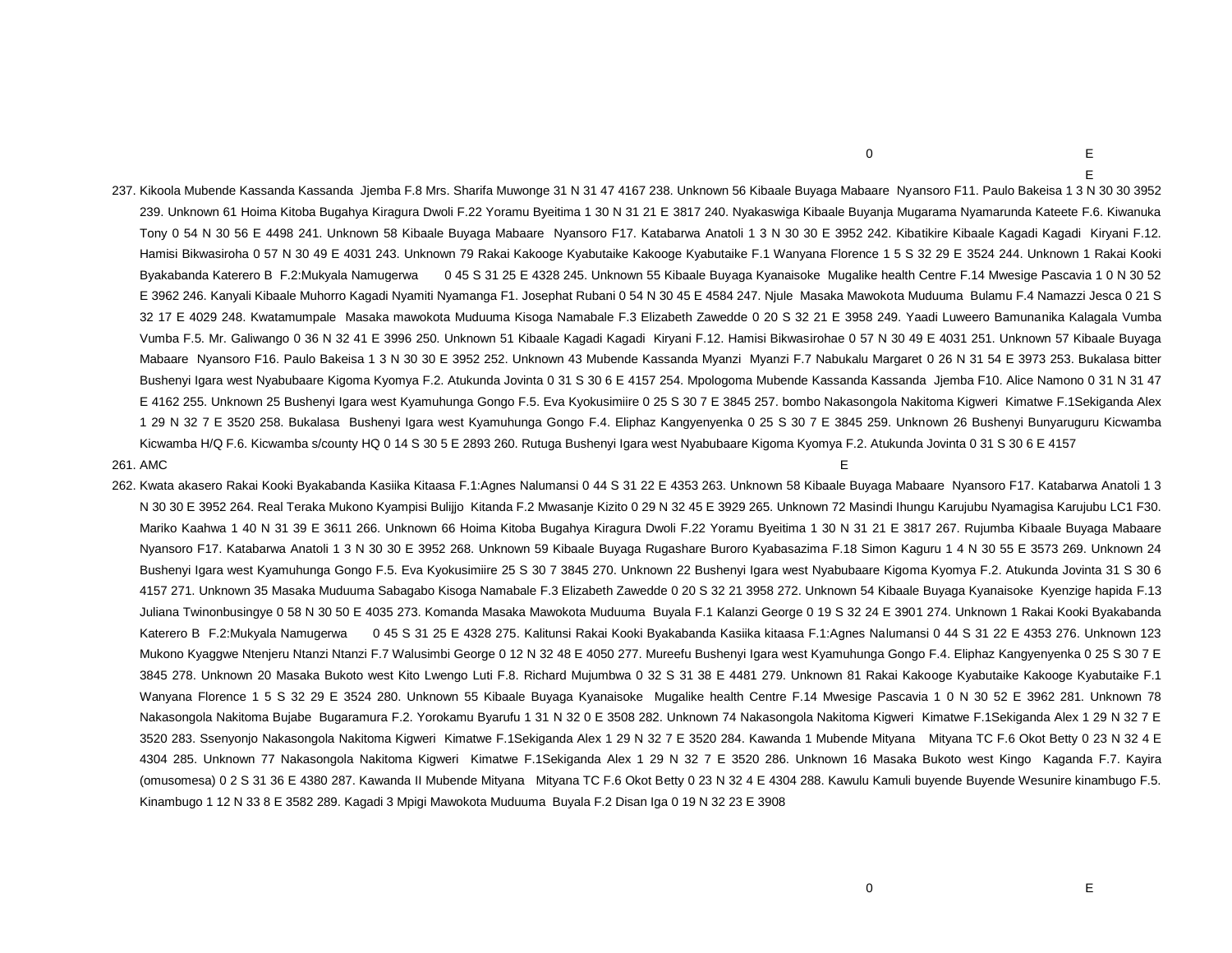290. kanyaMubende Kibaale Buyaga Rugashari Burora Nyamigasa F.19 Habyarema Diyadoni 1 5 N 30 51 E 3760 291. Lusajja luntamye Mubende Kassanda Myanzi Myanzi F.7 Nabukalu Margaret 0 26 N 31 54 E 3973 292. Wild cassava, F8 Masindi Buyaga Kyanaisoke Kyenzige hapida F.13 Juliana Twinonbusingye 0 58 N 30 50 E 4035 293. Nakitende Mukono Kyaggwe Ntenjeru Ntanzi Ntanzi F.7 Walusimbi George 0 12 N 32 48 E 4050 294. Unknown 41 Mubende Kassanda Myanzi Myanzi F.7 Nabukalu Margaret 0 26 N 31 54 E 3973 295. kawanda 1 Mubende Mityana Mityana TC F.6 Okot Betty 0 23 N 32 4 E 4304 296. Acek iyito Apac Kwania Abongomola Abany Awei F.2 George Oipo 2 0 N 32 46 E 3537 297. Unknown 23 Bushenyi West Igara Nyabubaare Kigoma F.3. Mr. Katumwesigye 0 31 S 30 6 E 4157 298. B-8 Kamuli Budiope Kidera Wesunire kasiira F.4 Nusula Akiiki 1 12 N 33 8 E 3582 299. Kitakuli Masindi Buyaga Kyanaisoke Kyenzige hapida F.13 Juliana Twinonbusingye 0 58 N 30 50 E 4035 300. Unknown 37 MPGI Mawokota Sabagabo Kisoga Namabale F.3 Elizabeth Zawedde 0 20 32 21 3958 301. Unknown 40 Mubende Kassanda Myanzi Myanzi F.7 Nabukalu Margaret 26 31 54 3973 302. Unknown 117 Mukono Kyampisi Bulijjo Kitanda F.4 Kijjambu Ponsiano 29 N 32 45 3958 309. Unknown 34 Masaka Mawokota Muduuma Buyala F.2 Disan Iga; Buyala 0 19 N 32 23 3908 310. Wild cassava F8 Bushenyi Bunyaruguru Ryeru Nyakasaru TC F.8. Nyakasaru restaurant 0 16 S 30 6 E 3093 311. Kagadi 2 Masaka Mawokota Muduuma Buyala F.2 Disan Iga; Buyala 0 19 S 32 23 E 3908 312. sezalanda Masindi Kibanda Kiryandongo Kikuube Kalangala F.13. Kabasinguzi Beatrice 1 52 N 32 4 E 3571 313. unknown 99 Masindi Kibanda Kiryandongo Kikuube F.2. Edison Kisembo 1 51 N 32 3 E 3626 314. Apac Nakasongola Nakitoma Bujabe nongobugalamwa F.3 Luboyera Christopher 1 31 N 32 0 E 3508 315. Bamunaanika Luweero BamunaanikaKalagala Busiika Nattyole F.11. Zam Kikabi 0 35 N 32 24 E 3996 316. kikapa Rakai Kyotera Kirumba Kito F10. Mukyala Rose 0 3 S 31 3 E 4662

317. Unknown 36 Masaka Mawokota Sabagabo Kisoga Namabale F.3 Elizabeth Zawedde 0 20 S 32 21 E 3958 318. Unknown 105 Masindi Kibanda Kiryandongo Kikuube Kalangala F.4 Oloya Esther 1 52 N 32 4 E 3570 319. Mbwa Luweero BamunaanikaKalagala Busiika Nattyole F.11. Zam Kikabi 0 35 N 32 24 E 3996 320. Unknown 50 Kibaale Kagadi Kagadi kagadi Kiryani F.12. Hamisi Bikwasiroha 0 57 N 30 49 E 4031 321. Mmuwanvu aduuma Luweero Kakooge Kyabutaike Kakooge Kyabutaike F.1 Wanyana Florence 1 5 N 32 29 E 3524 323. Nyakakwa Hoima Bugahya Kigorobya Kiganja F1. Kisembo Margaret N E

324. Unknown 80 Luweero Kakooge Kyabutaike Kakooge Kyabutaike F.1 Wanyana Florence 1 5 N 32 29 E 3524 325. Kizungirizi Rakai Kyotera Kirumba Kito F10. Mukyala Rose 0 3 S 31 3 E 4662 326. Doodo Rakai Kooki Byakabanda Katerero A F.3: Bwogi Eriabu 0 45 S 31 25 E 4327 327. Kitengi Kasese Bukonjo Kyondo Kanyatsi Kaghorwe F.4.-- 0 8 N 29 55 E 3973

328. Unknown 70 Masindi Ihungu Karujubu Nyamigisa Karujubu LC1 F30. Mariko Kaahwa 1 40 N 31 39 E 3611 329. Kangasalya Kasese Bukonjo Kyarumba Kabirizi Karujumba F.2. Muhendo Barbanas 0 5 N 29 56 E 3727

**KEY:** LATD- latitude degrees; LATM- latitude minutes; LATH- latitude hemisphere;LOND-longitude degrees; LONM- longitude minutes; LONH-longitude hemisphere LC1-Local council one; HQ- head quarters; s/county- sub county

 $\overline{0}$  E

E